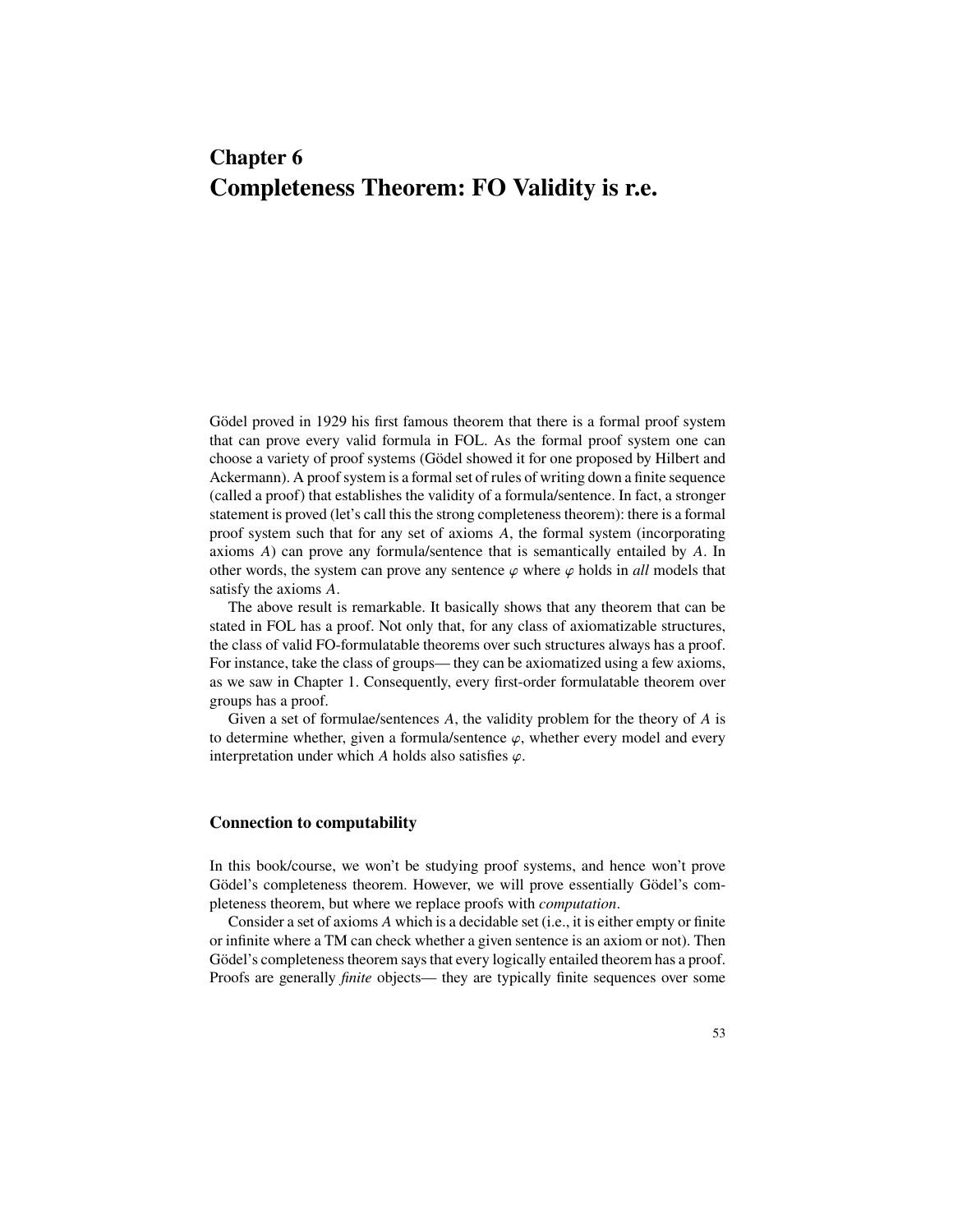signature, that closely follow some set of allowed rules, incorporating the axioms when needed, in order to prove a theorem. Whatever the proof system is, it is always true that *checking* whether such a sequence encodes a correct proof is a decidable problem. Consequently, it is easy to see that validity with respect to the axioms is a problem solvable in r.e.. This is because a Turing machine can enumerate all possible finite proofs, systematically, checking if any of them prove a given theorem, and halt if it does. So Gödel's theorem can be seen as saying that the problem of checking validity wrt any recursive set of axioms is recursively enumerable.

Our goal in this chapter is hence to prove this version of completeness. For every formula/sentence, when the TM finds that the sentence is a theorem in the theory of the given axioms, the computation itself can be viewed as a proof of the theorem.

## **Outline of Proof**

The procedure we are going to outline is not entirely the usual one found in standard textbooks, and has a more computational flavor. As we will see, it can also be automated to some extent (we can build an r.e. procedure using calls to an SMT solver that decides the quantifier-free theory of equality).

The rough outline is as follows. We fix a countable signature. We are given a countable decidable set of axioms  $A$  and we consider the problem of proving validity of a FOL formula  $\psi$ .

- 1. Our procedure will work through *refutation* we will show that  $\psi' = \neg \psi$  is not satisfiable in any model satisfying the axioms. In other words, we want to show there is no model satisfying  $A \cup {\psi'}$ .
- 2. We first show that formulas can be translated to equivalent formulas in *prenex normal form*. Then we show that we can convert the negated formula to an *equisatisfiable* formula  $\psi$ <sup>"</sup> over an expanded signature which has only universal quantification, and is of the form

$$
\psi'': \forall \overline{x}.\ \varphi
$$

This process is called *Skolemization*.

- 3. We then show *Herbrand's Theorem* for such sets of universally quantified formulas, which roughly says that if the axioms and the formula is satisfiable, then they satisfiable in a universe that is composed of only ground terms over the signature modulo a congruence.
- 4. The above result will show that the universally quantified formula will be *unsatisfiable* iff replacing variables with all possible terms, which gives an infinite set of formulas, is an unsatisfiable set.
- 5. We will then use compactness of propositional logic to argue why this instantiated infinite set is unsatisfiable iff there is a finite subset of it that is unsatisfiable.
- 6. The above gives our r.e. procedure: negate the formula, Skolemize the axioms and formula, and instantiate systematically the formulas by a growing set of terms and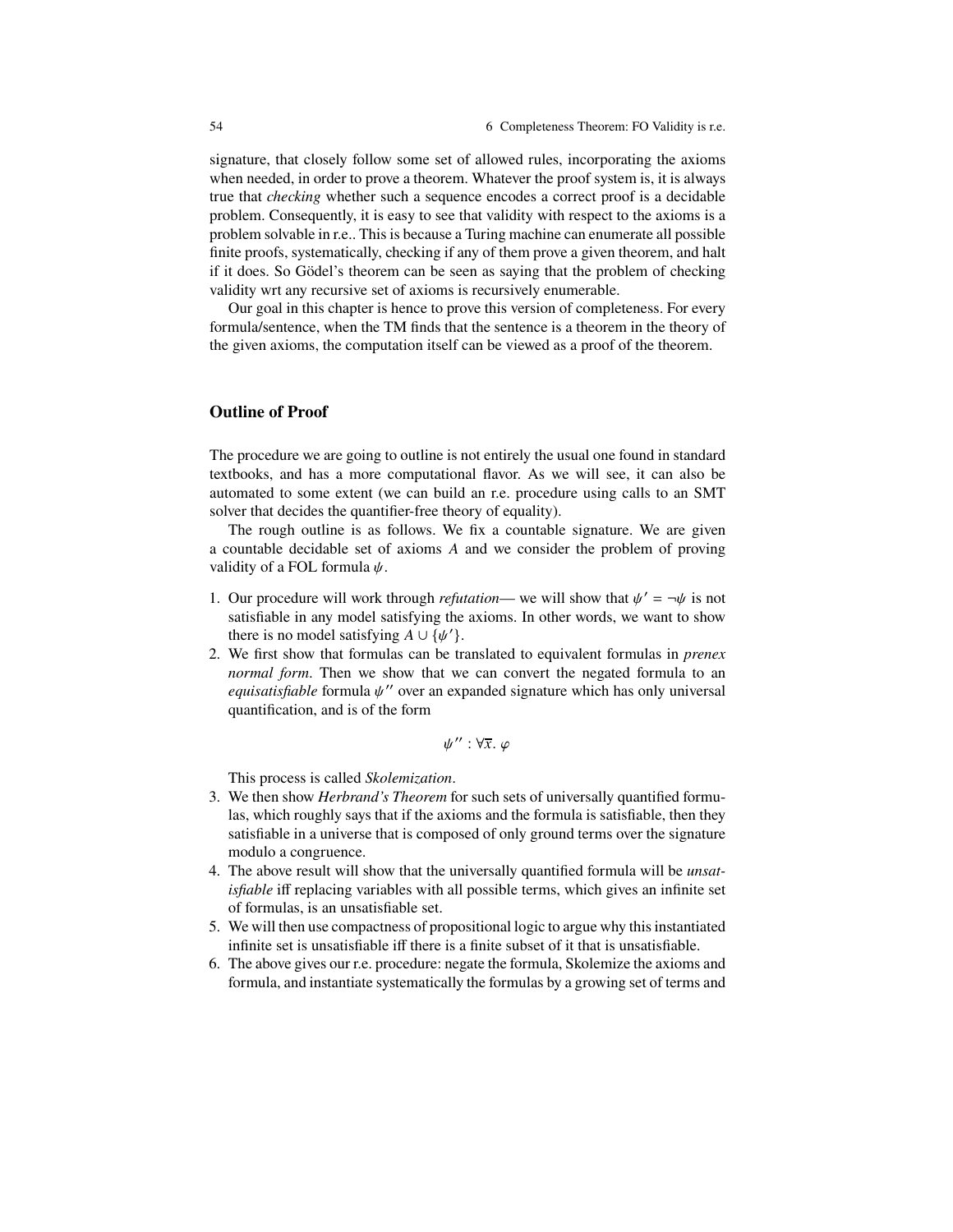check whether the the resulting set is unsatisfiable. Any instantiation procedure that dovetails between the axioms and term instantiation so that all axioms are instantiated for all terms eventually will do. Each level of instantiation gives a set of quantifier-free formulae in the theory of equality, which is decidable. The algorithm will halt only if it finds that there is some level where the instantiated set is unsatisfiable.

We first show Step 2: Skolemization. Then we prove Herbrand's theorem. We then will use compactness to argue unsatisfiability can be proved using only a finite set of terms. And finally give the r.e. procedure.

# **6.1 Prenex Normal Form**

We assume that the formulae/sentences we are considering for validity/satisfiability have first been convereted to prenex normal form, i.e., to the form:

$$
Q_1x_1 \ldots Q_2x_2 \ldots Q_nx_n \ldots \varphi
$$

where  $\varphi$  is quantifier free, and furthermore, where no variable repeats (for every  $i \neq j$ ,  $x_i \neq x_j$ ).

We refer the reader to a standard text that shows that any formula in FOL can be converted to an equivalent formula in prenex form.

# **6.2 Skolemization / Herbrandization**

Recall that for validity, pure universal quantification was easy to handle (we showed decidability in the last chapter). Hence, for satisfiability, pure existential quantification is easy to handle.

We can in fact eliminate all existential quantification in a satisfiability problem easily.

Consider a formula of the form

$$
\psi: \forall x_1, \ldots x_n. \exists y. \varphi(x_1, \ldots, x_n, y)
$$

where  $\varphi$  is an arbitrary formula (can have quantifiers). We will show that there is an equisatisfiable formula (over an expanded signature) where we essentially remove the quantified variable  $x$ .

The formula roughly says:

For every valuation of  $x_1, \ldots, x_n$ , there exists a value for y such that  $\varphi$  holds.

Assume there is some model that satisfies the above property. Then for every sequence of values of  $x_1, \ldots, x_n$ , since there is an element y in the universe such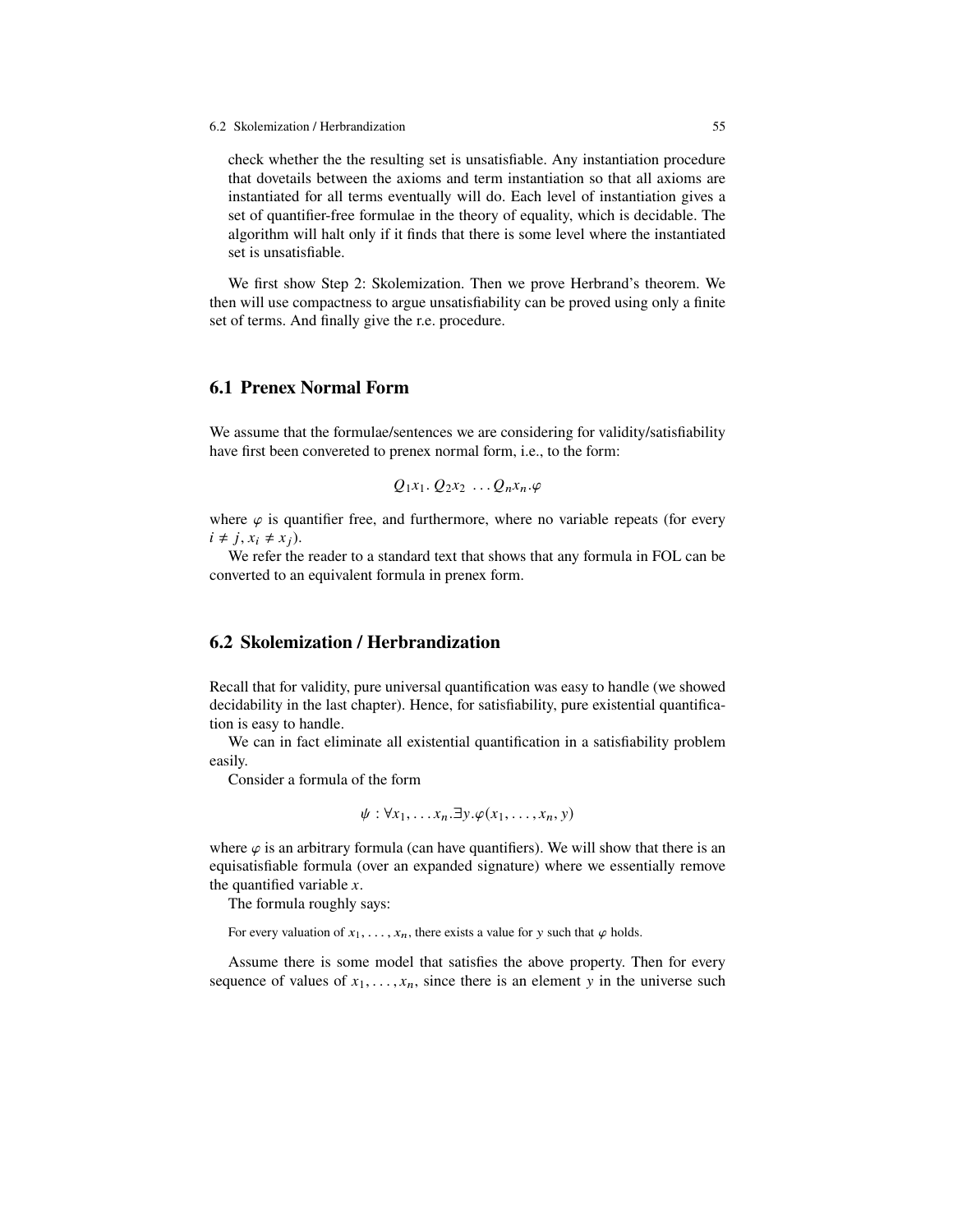that  $\varphi$  holds, we can fix a particular choice of this element y using a new *function* f. This function in the model takes a tuple of values  $(v_1, \ldots, v_n) \in \mathcal{U}^n$  (standing for a valuation of  $x_1, \ldots, x_n$ , respectively) and maps it to an element in  $\mathcal U$ . Now, instead of saying that there is a value y that satisfies  $\varphi$ , we can instead say that choosing y to be  $f(x_1, \ldots, x_n)$  satisfies  $\varphi$ .

More precisely, we can write instead the formula:

$$
\psi': \forall x_1, \ldots x_n. \varphi(x_1, \ldots, x_n, f(x_1, \ldots, x_n) / y)
$$

In other words, we remove the existential quantification on  $v$ , and instead replace y in  $\varphi$  with  $f(x_1,...,x_n)$ . Here, f is a *new* function symbol introduced specifically for this quantification of  $y<sup>1</sup>$ .

It should be clear that the original formula  $\psi$  is satisfiable over a signature  $\Sigma$  iff the above formula  $\psi'$  is satisfiable over the signature  $\Sigma \cup \{f\}$ , where f is a function symbol not occurring in  $\Sigma$ . In the forward direction, if  $\psi$  is satisfiable in a model M, we construct a model  $M'$  over the expanded signature that extends  $M$  by interpreting f on an *n*-tuple of values to some value y that makes  $\varphi$  true when  $x_1, \ldots, x_n$  are evaluated as the *n*-tuple. This extended model M' will satisfy  $\psi'$ . In the reverse direction, if there is a model M' for  $\psi'$ , we can show that the model M which is the same as  $M'$  except with the interpretation of f erased, satisfies  $\psi$ : for every valuation of  $x_1, \ldots, x_n$ , if we choose choose y to be  $f(x_1, \ldots, x_n)$ , then we are guaranteed to satisfy  $\varphi$ .

When a formula has no universal quantification preceding an existential quantifier, the above works too, except that now the function takes *no arguments*, i.e., it is a 0-ary function. A function that takes no arguments and returns an element is essentially a constant. So we can replace such an existentially quantified variable with a new constant symbol.

More precisely, we can show that for any formula  $\exists x.\varphi$  over a signature  $\Sigma$ , the formula  $\varphi[c/x]$ , where c is a new constant symbol that is not in  $\Sigma$ , is equisatisfiable.

The following lemma captures the above:

**Lemma 6.1** *For any formula*  $\psi$  :  $\forall x_1, \ldots, x_n$ .  $\exists y \ldotp \varphi(\overline{z}, x_1, \ldots, x_n, y)$  *over a signature*  $\Sigma$ *, let*  $f$  *be a function symbol not in*  $\Sigma$ *, and let* 

$$
\psi': \forall x_1, \ldots x_n. \varphi(\overline{z}, x_1, \ldots, x_n, f(x_1, \ldots, x_n) / y)
$$

*over the signature*  $\Sigma \cup \{f\}$ *, where the arity of f is n. Then*  $\psi$  *and*  $\psi'$  *are equisatisfiable.* 

*Also, for any formula*  $\psi$  :  $\exists y.\varphi(\overline{z}, y)$  *over a signature*  $\Sigma$ *, let c be a constant symbol not in*  $\Sigma$ *, and let* 

$$
\psi':\varphi(\overline{z},c/y)
$$

*over the signature*  $\Sigma \cup \{c\}$ *. Then*  $\psi$  *and*  $\psi'$  *are equisatisfiable.* 

*Example 6.2* For example, consider the formula

<sup>1</sup> Some readers may wonder if we are using the axiom of choice here; we are.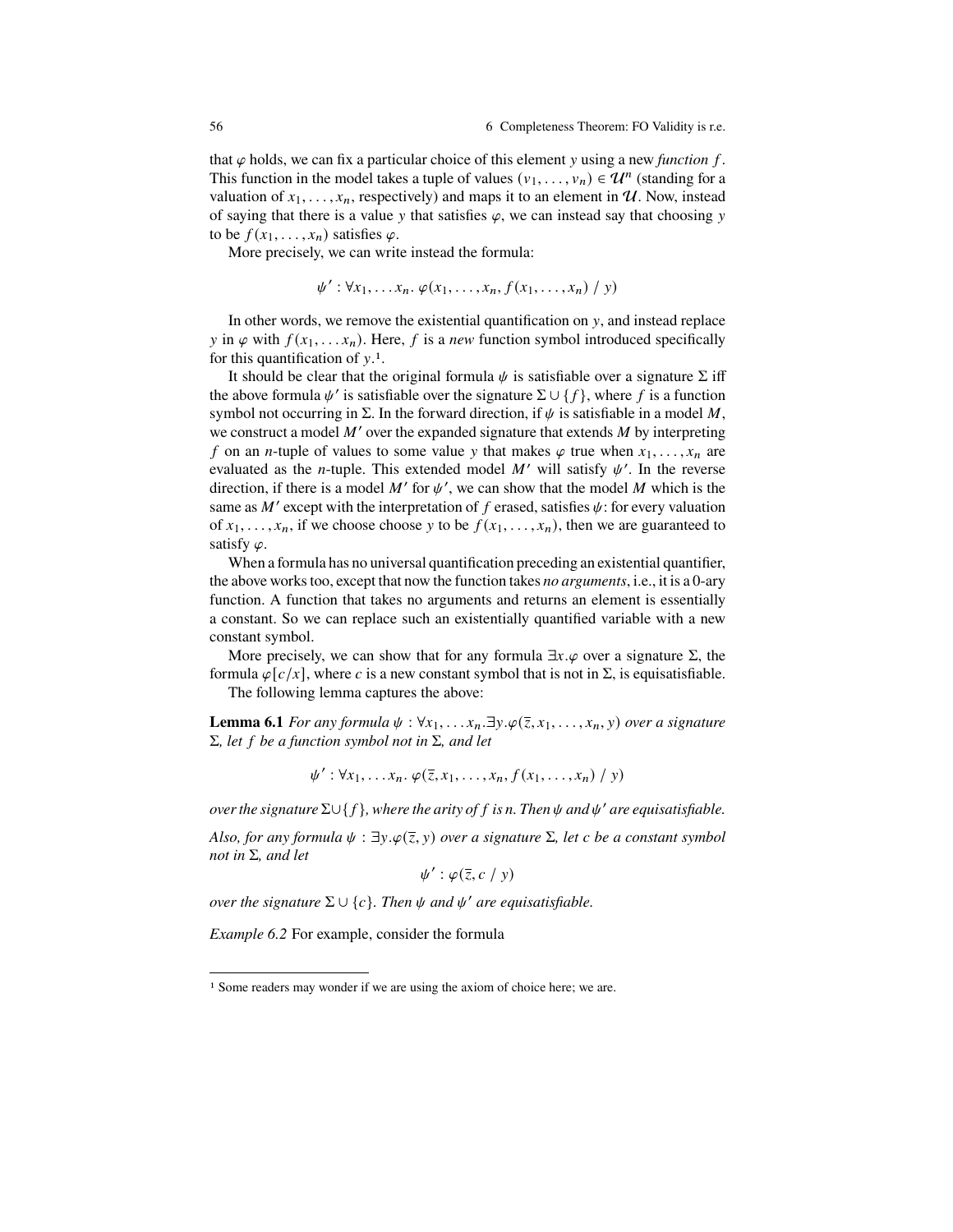6.3 Herbrand's theorem 57

$$
\forall x. \exists y. R(x, y)
$$

which says that every element x is  $R$ -related to *some element* The above is equisatisfiable to the formula

 $\forall x. R(x, f(x))$ 

Intuitively, the function f chooses one of the (potentially several) elements x is  $R$ -related to. Such a function exists iff every x is indeed  $R$ -related to some element.

We can now apply the above procedure of eliminating existential quantifiers repeatedly to a formula in prenex rectified normal form in order construct a purely universally quantified formula that is equisatisfiable.

Let us call formulas that are purely universally quantified *universal formulas*.

#### **Herbrandization:**

The above also shows that we can take any formula  $\psi$  and convert it into an equi-valid formula of the form  $\exists x_1, \ldots, \exists x_n \varphi$  over an expanded signature. We can simply take  $\neg psi$ , Skolemize it to derive an equi-satisfiable formula over an expanded signature, and then take its negation, to get a formula with purely existential quantification that is equi-valid to  $\psi$ . This process of getting equi-valid formulas with existential quantification only is called Herbrandization.

## **6.3 Herbrand's theorem**

One of the the first hurdles for solving satisfiability or proving unsatisfiability is to figure out what the *universe* for a formula might be. Clearly, we need elements to represent constants as they are terms. And we need elements to represent terms formed by applying functions (any number of times) to terms. But do we need more? Can a formula/sentence talk about elements that are are not *accessible* by using functions that involve constants?

Let us define accessible elements more formally. A *ground term* is a term without variables (it it built only using functions and constants). Let  $M$  be a model. An element  $e$  in the universe of  $M$  is said to be *accessible* if there is a ground term  $t$ such that  $t$  evaluates to the element  $e$  in the model  $M$ . A model is said to be *fully accessible* if every element of it is accessible.

We can now ask whether every sentence that is satisfiable has a fully accessible model. It turns out this is not true. For example, consider a signature that has a constant  $0$  and a function  $s$  and the formulae that force a number line from  $0$ :

 $\varphi_0$ :  $\forall x. (\neg s(x) = 0) \land \forall x, y. (s(x) = s(y) \Rightarrow x = y)$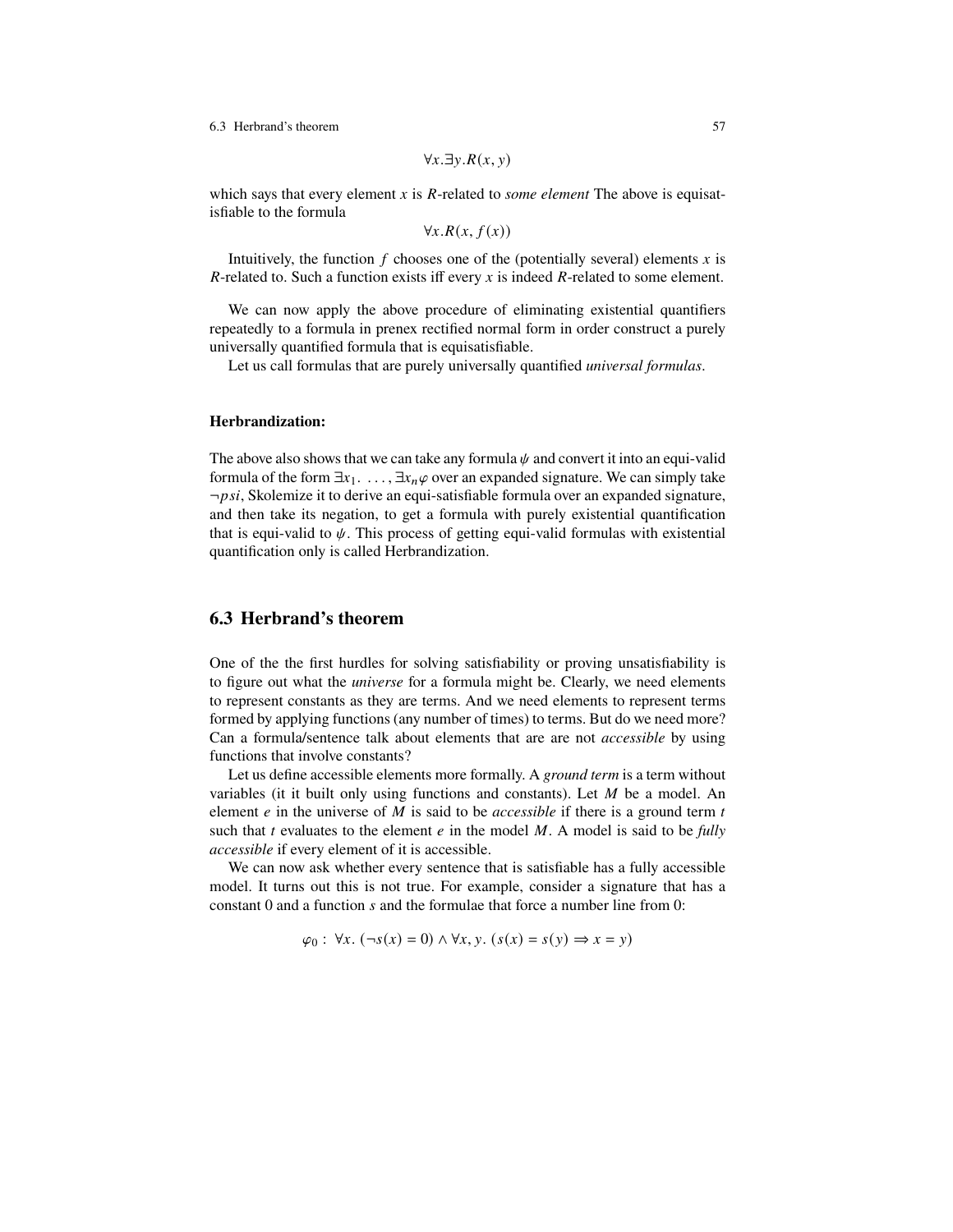For this formula, it is indeed true that it is satisfied in a fully accessible model, for example a model that contains elements that serve as interpretations for  $(0, s(0), s(s(0)), \ldots$  only.

However, consider adding a conjunct:

$$
\varphi_1: \varphi_0 \wedge \forall x. \exists y. (f(y) = x \wedge s(y) = y)
$$

This formula means that there must be elements whose f images are 0,  $s(0)$ ,  $s(s(0))$ , etc., and hence these elements must all be *distinct* as well. These have to be different from the 0-chain and must be distinct from each other as well (as their  $f$ -images are different). Note that there are no *ground terms* that access these (infinitely many) elements. For example, one model that satisfies the above constraints is:

$$
U = \mathbb{N} \cup \{i' \mid i \in \mathbb{N}\}
$$

$$
s(i) = i + 1, \text{ for every } i \in \mathbb{N}
$$

$$
s(i') = i', \text{ for every } i \in \mathbb{N}
$$

$$
f(i') = i, \text{ for every } i \in \mathbb{N}
$$

$$
f(i) = i, \text{ for every } i \in \mathbb{N}
$$

Note that there are no ground terms that "evaluate" to the elements  $i'$ , where  $i \in \mathbb{N}$ .

It turns out however that *universal formulae do indeed have the property that satisfiable sentences always have fully accessible models*. This is called *Herbrand's theorem* which we will prove below.

In fact, in the above example, the formula  $\varphi_0$  is a universal sentence and has a fully accessible model. The sentence  $\varphi_1$  does not have a fully accessible model, and notice that it uses an existential quantifier. We can, as argued in the last section, Skolemize formulas to have an equisatisfiable formula that has only universal quantification. Skolemizing  $\varphi_1$  gives:

$$
\varphi_1': \varphi_0 \wedge \forall x. (f(g(x)) = x \wedge s(g(x)) = g(x))
$$

Notice that the Skolemization introduces a new function  $g$  for the existentially quantified variable  $\nu$  removed. And notice now there is a satisfying fully accessible model. In the model above sketched, we can make  $g(i) = i'$  to satisfy the formulas  $(g$  for other elements can be defined arbitrarily).

Note that having accessible models is very pleasing. The universe can be thought of as consisting *only* of ground terms in the logic! In fact, we can *name* our elements using the terms in the logic (more precisely, equivalence classes of terms will be the elements in our universe). Also, notice that if ground terms  $t_1, \ldots, t_n$  access the elements  $e_1, \ldots, e_n$ , respectively, in a model M, then clearly  $f(t_1, \ldots, t_n)$  accesses the element  $f^M(e_1, \ldots, e_n)$ . Consequently, in the models we build, the interpretation of functions is *fixed*— the function f will map the ground terms  $t_1, \ldots, t_n$  (which are in the universe as the universe consists only of ground terms) to the ground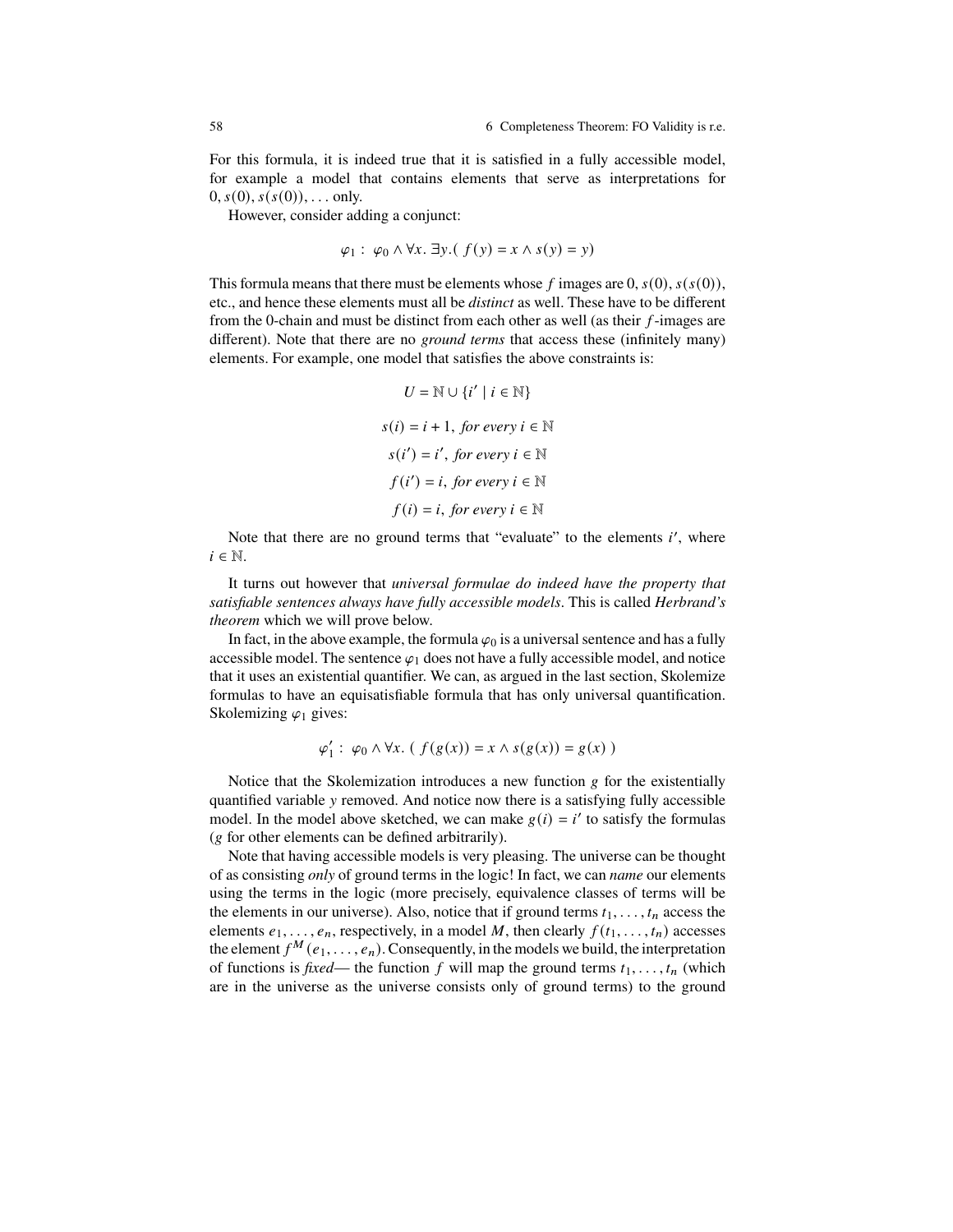#### 6.3 Herbrand's theorem 59

term  $f(t_1, \ldots, t_n)$ . So, really, the universe, and the interpretation of constants and functions will be *fixed*. The only things to figure out are the interpretation of relations, including equality which will cause the universe to be equivalence classes over ground terms.

We now prove that this is always the case— universal sentences that are satisfiable have fully accessible models. More precisely, we will define Herbrand models where elements *are* equivalence classes of ground terms (with fixed interpretations of functions), and show that satisfiable universal sentences (also called sentences in Skolem form) have Herbrand models.

## **Universal Formulas and Closed Submodels**

The key property that universal sentences satisfy is that they are satisfied in any *submodel* of a satisfying model, as long as the submodel is closed with respect to function applications. Let  $\varphi$  be a universal sentence and M, with universe U, be a model satisfying it. Let  $U' \subseteq U$  that satisfies the following properties:

- For every constant  $c, c^M \in U'$
- For every function symbol of arity *n*, if  $e_1, \ldots, e_n \in U'$ , then  $f^M(e_1, \ldots, e_n) \in$  $U'.$

Then the submodel  $M' = (U', I')$  define by taking U' as the universe and interpreting all constants, functions, and relation symbols on  $U'$  exactly as in  $M$ , but restricted to U', is called a *closed submodel*. More precisely, we define the interpretation of the closed submodel with universe  $U'$  to be:

- $\bullet$   $c^M = c^M$ , for every constant symbol c
- For every relation symbol R of arity n, and for every  $e_1, \ldots, e_n \in U'$ ,  $R^{M'}(e_1, \ldots, e_n)$  *iff*  $R^M(e_1, \ldots, e_n)$
- For every function symbol f of arity n, and for every  $e_1, \ldots, e_n \in U'$ ,  $f^{M'}(e_1, \ldots, e_n) = f^{M}(e_1, \ldots, e_n)$

Note that the properties that  $U'$  needs to satisfy is crucial to build the submodel we cannot build a submodel using any sub-universe of elements (the values that  $f$ takes tuples of elements in the sub-universe to must be in the sub-universe as well).

If  $M'$  is a closed submodel of  $M$ , it turns out that  $M'$  will satisfy all the universal sentences that  $M$  satisfies (the converse does not hold, of course). Note that a sentence that has an existential quantification, say of the form  $\exists x.R(x)$ , may hold in M but may not hold in  $M'$  (as the elements witnessing the property may be not in the sub-universe, for example). But satisfiability is preserved for submodels on universal formulas. The proof is rather simple:

**Lemma 6.3 (Closed submodel property)** Let M be a model and let M' be a closed submodel of M. Let  $\varphi$  be a universal sentence and let  $M \models \varphi$ . Then  $M' \models \varphi'$ . *Furthermore, every term evaluates to the same element in*  $M'$  *as it does in*  $M$ *.*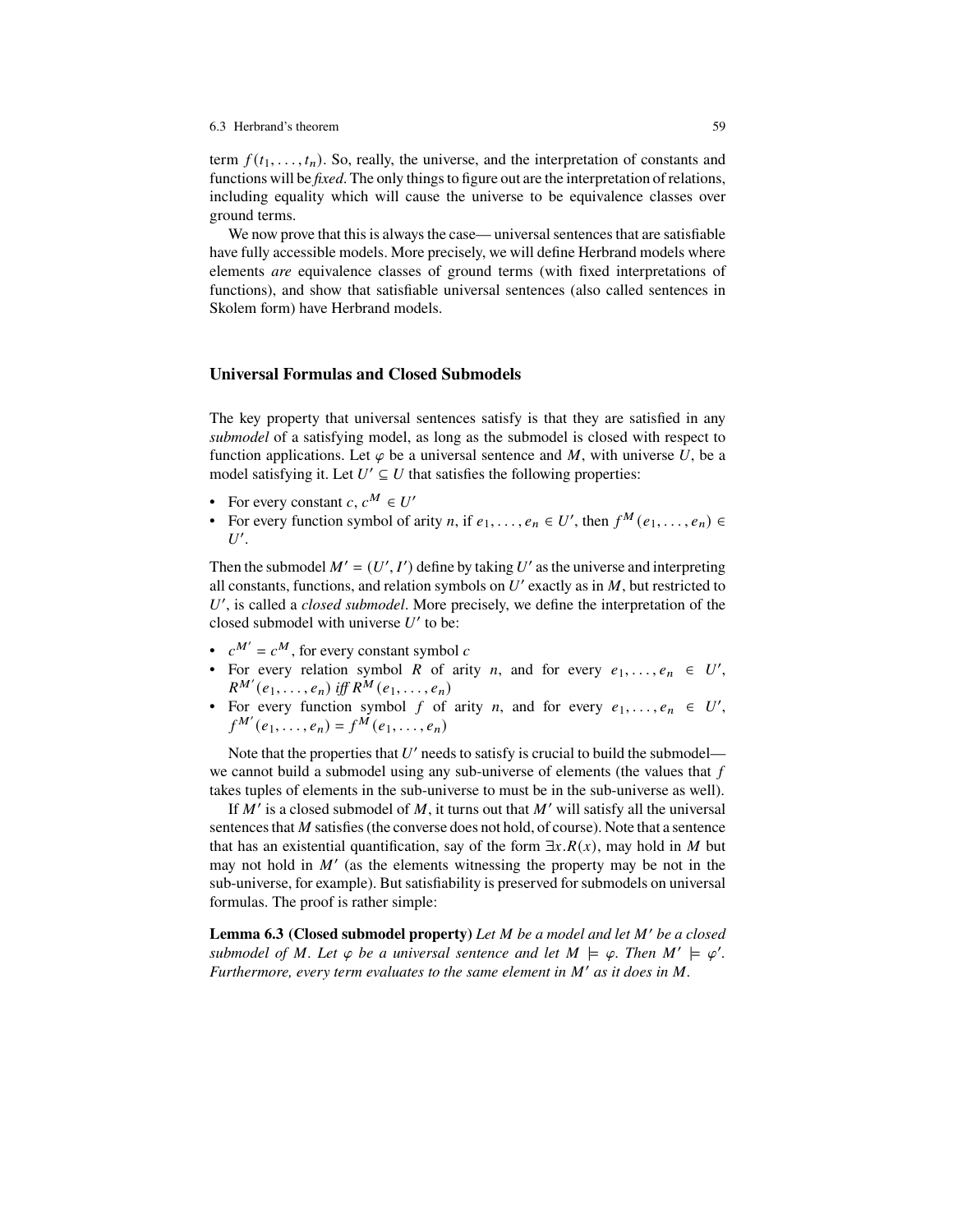*Proof* Fix a model M, a closed submodel M', and a universal sentence  $\varphi$  :  $\forall x_1, \ldots, x_n, \varphi'$  where  $\varphi'$  is quantifier free, where  $M \models \varphi$ . Let  $e_1, \ldots, e_n$  be the interpretation of the variables  $x_1, \ldots, x_n$  in the universe of the submodel M'. Then these belong to the universe in  $M$ , and since the universe of  $M'$  is closed under function applications, and since  $M'$  inherits the interpretations of constants and functions from  $M$ , it follows that every term  $t$  involving constants and these variables evaluate to the same element in  $M'$  as they do in  $M$ . Since  $M'$  also inherits the relations from  $M$  (including equality), it follows that all atomic formulas involving these variables evaluate to the same Boolean value in M and M'. Since  $\varphi'$  is quantifier-free, it too will evaluate to the same value in M as in M'. Since M' satisfies  $\varphi$ , for this interpretation of variables,  $\varphi'$  will also evaluate to *true*. Hence we have shown that for all possible interpretations of the variables in the universe of the submodel,  $\varphi'$ evaluates to *true*, which means that  $M' \models \varphi$ .

Note in the above that we don't make the claim for *universal formulas* but just for *universal sentences*. The reader should make sure they understand why the lemma does not hold for universal formulas.

### **Herbrand Models and Herbrand's Theorem**

Let us now define Herbrand models.

**Definition 6.4** Fix a FO signature  $\Sigma$ . Let GT be the set of all ground terms over  $\Sigma$ . A *functional congruence over ground terms*  $\sim$  is an equivalence relation over ground terms such that for every  $t_1, \ldots, t_n, t'_1, \ldots, t'_n$ , where for each  $1 \le i \le n, t_i \sim t'_i$ , it is the case that  $f(t_1, \ldots, t_n) \sim f(t'_1, \ldots, t'_n)$ . For such a congruence  $\sim$ , we denote the equivalence class containing t with the notation  $[[t]]_{\sim}$ .

In the notation for equivalence classes, we sometimes write  $\llbracket t \rrbracket$ , if  $\sim$  is clear from context.

**Definition 6.5 (Herbrand model with equality)** Fix a FO signature  $\Sigma$  with at least one constant symbol (hence the set of ground terms over  $\Sigma$  is non-empty). A Herbrand model (with equality) is one where:

- The universe of the model is  $U = \{\llbracket t \rrbracket \mid t \in GT\}$  consists of the set of equivalence classes of ground terms of  $\Sigma$  with respect to some functional congruence over ground terms  $\sim$ .
- Any constant c is interpreted as  $\llbracket c \rrbracket$ .
- Any function symbol f of arity n is interpreted so that for every  $t_1, \ldots, t_n \in GT$ ,  $f^M([\![t_1]\!], \ldots, [\![t_n]\!]) = [\![f(t_1, \ldots, t_n)]\!].$

The first condition says that the universe of a Herbrand model consists of just equivalence classes of terms with respect to a functional congruence  $\sim$ . The second says that the interpretation of functions is given by the names of the elements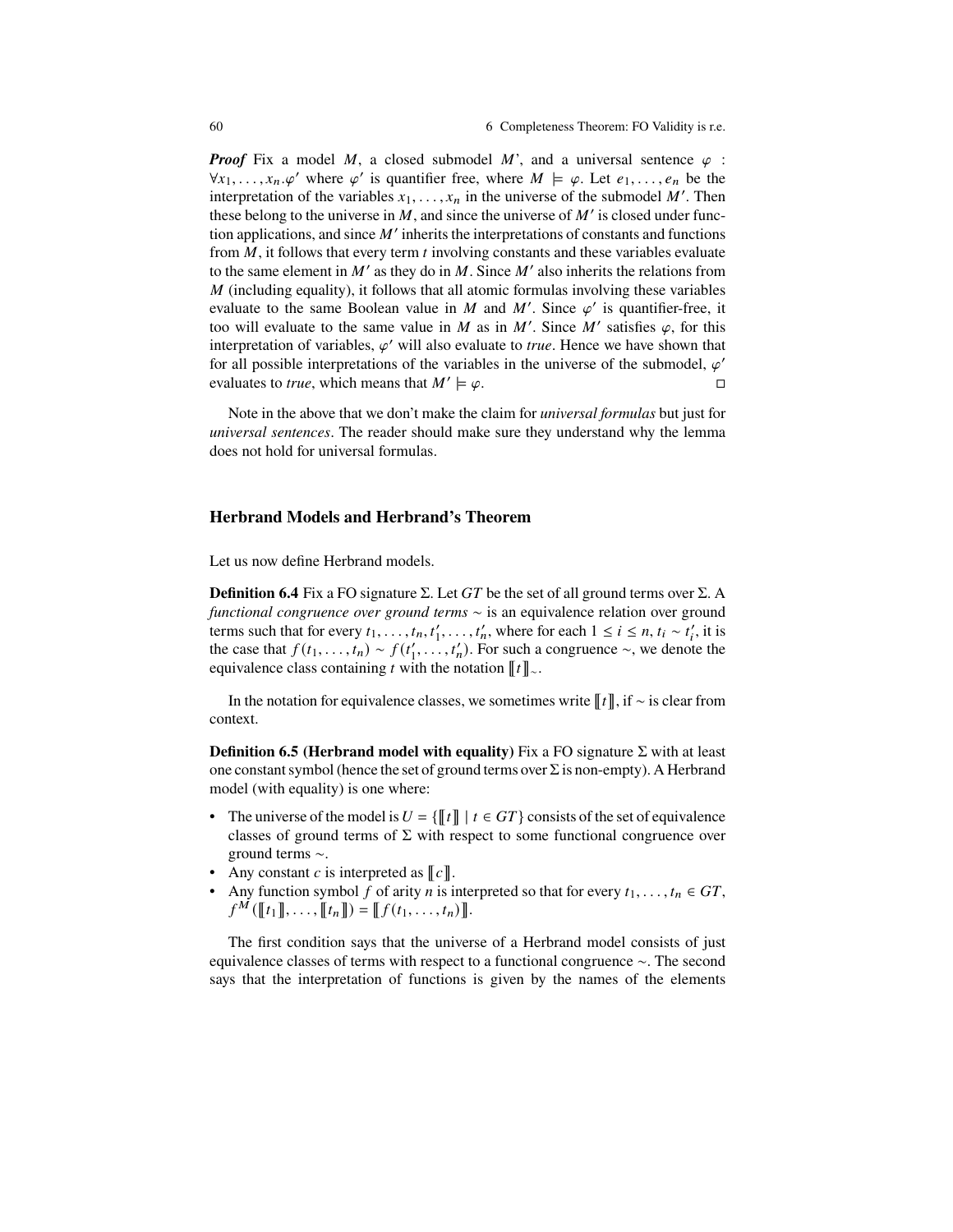#### 6.3 Herbrand's theorem 61

themselves— a function f will take the equivalence classes of n terms  $t_1, \ldots, t_n$  to the equivalence class of the term  $f(t_1, \ldots, t_n)$ . This definition of  $f^M$  is well-defined since  $\sim$  is a functional congruence over terms.<sup>2</sup>

Let us make some simple observations. First, in a Herbrand model, because of the way constants and functions are interpreted, it is easy to show, by induction, that every ground term t evaluates to the equivalence class containing it, i.e.,  $\llbracket t \rrbracket$ . It hence follows that in a Herbrand model is fully accessible— every element  $\llbracket t \rrbracket$  is accessible using the term  $t$ .

In fact the converse is also true: every fully accessible model is a Herbrand model, which will be evident in the proof of Herbrand's theorem below.

Let us now prove Herbrand's theorem. <sup>3</sup> Herbrand's theorem states that if a universal sentence has a model, it has a Herbrand model.

The intuition of the proof is quite simple. Let  $M$  be a model satisfying a universal sentence  $\varphi$ . Then we can simply take the sub-universe that corresponds to all accessible elements (elements accessible using terms). Clearly, this subset is closed under function applications. And hence it defines a closed submodel that satisfies  $\varphi$ as well. This closed submodel, having accessible elements only, is isomorphic to a Herbrand model— we can relabel every element *e* using the equivalence class of *all ground terms that evaluate to the element* 4, in order to make it a Herbrand model.

**Theorem 6.6 (Herbrand's theorem with equality)** Let  $\varphi$  be a universal sentence. *Then*  $\varphi$  *is satisfiable iff it is satisfiable in a Herbrand model.* 

*Proof* We prove the forward direction (the reverse direction is trivial as if  $\varphi$  has a Herbrand model, then it is clearly satisfiable).

Let  $\varphi$  be satisfiable. Let M be a model for  $\varphi$ , with universe U.

Let  $U' = \{t^M | t \text{ is a ground term } \}$ . Then, clearly, U' satisfies the properties for defining a closed submodel of  $M$ — it includes the interpretations of all constant symbols, and for any function symbol of arity  $n$  and any  $n$ -tuple of elements, say  $t_1^M, \ldots, t_n^M$ , it clearly contains  $f^M(t_1^M, \ldots, t_n^M)$ , as that is precisely  $f(t_1, \ldots, t_n)^M$ . Now let  $M'$  be the closed submodel of  $M$  defined by  $U'$ . By the previous lemma,

 $M' \models \varphi$ .

We now prove  $M'$ , with its elements renamed, is in fact a Herbrand model. Define a congruence on ground terms as follows:  $t \sim t'$  iff  $t^M = t'^M$ . Verify that this is indeed a congruence on ground terms (proof: verify it is an equivalence relation, and note that if  $t_1, \ldots, t_n, t'_1, \ldots, t'_n$  are such that each for each  $i, t_i \sim t'_i$ , then

<sup>2</sup> If you were a student in elementary school and you knew Herbrand models, and your math teacher asked you what  $2 + 3$  is, you would say it's " $2 + 3$ "! The value of the function + applied on the terms  $\langle 2, 3 \rangle$  is simply the term/element +(2, 3). You may not pass your elementary school exams though!

<sup>&</sup>lt;sup>3</sup> Herbrand's theorem is generally proved in a signature without equality. Then one can show that purely universally quantified formulas have a model where the elements are terms, not equivalence classes of terms. Since we want to treat equality as an interpreted relation that is always in the signature, our treatment has equivalence classes of terms. One could instead take Herbrand's theorem and introduce equality as an uninterpreted relation that satisfies the congruence axioms, and get the same result too.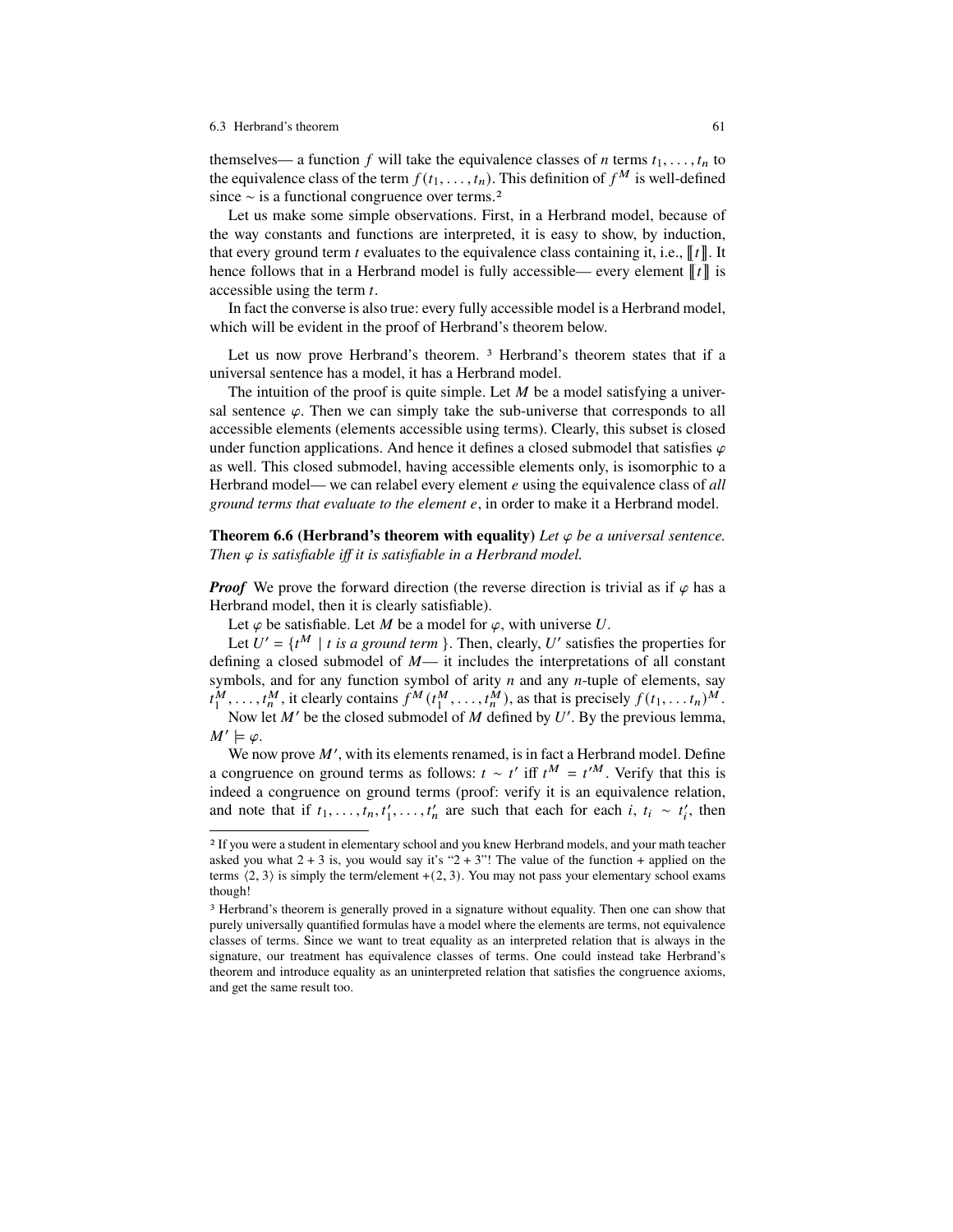it follows that  $t_i^M = t_i^M$ , and hence  $f(t_1, \ldots, t_n)^M = f(t_1', \ldots, t_n')^M$ , and hence  $f(t_1, ..., t_n) \sim f(t'_1, ..., t'_n)$ .

Let us rename every element e as the nonempty set  $\llbracket t \rrbracket$ , the equivalence class of t wrt  $\sim$ , where t is some ground term that evaluates to e in M (such a term must exist since every element in  $U'$  is accessible). It is easy to prove that no two elements get named by the same equivalence class. Also, every equivalence class  $[[t]]$  is the label of some element in U', namely  $t^M$ . We can easily prove, by induction on terms, that that every ground term *t* evaluates to  $[[t]]$  in  $M'$ .

It immediately follows that this is a Herbrand model satisfying  $\varphi$ .

Now, notice that in the proof of Herbrand's theorem, given a model that satisfies a formula, we built the submodel *independent* of the formula. The submodel consisted of all elements accessible using any ground term in the signature. Consequently, the same model construction works in showing that if a *set of universal sentences* S has a model, then it has a Herbrand model as well.

**Corollary 6.7 (Herbrand's theorem with equality for sets of formulas)** *Let* ( *be a set of universal sentences. Then* ( *is satisfiable i it is satisfiable in a Herbrand model.*

## **6.4 Some consequences of Herbrand's theorem**

Before we move to completeness, let us observe some simple consquences of Herbrand's theorem. First, it follows that if the signature is countable, then a set of sentences S has a model iff it has a *countable* model. In fact, this is true for any set of formulas as well.

**Theorem 6.8 (Downward Löwenheim-Skolem Theorem)** *Fix a countable signature*  $\Sigma$ *. If a set of formulas*  $S$  *over*  $\Sigma$  *has a model then it has a countable model.* 

*Proof* Every formula in S can be made closed (i.e., made into a sentence) and made universal by Skolemizing it (by replacing variables by new constant symbols and removing existential quantification) to result in equisatisfiable formulas. The resulting set  $S'$  and  $S$  are equisatisfiable. In fact, it is easy to see that models for  $S$  work as models for  $S'$ , and vice-versa (we can keep the universe, and the interpretation of constants, functions, and relations in the common vocabulary the same). Let  $S$  be satisfiable. Then  $S'$  is satisfiable as well, and by Herbrand's theorem, there is a Herbrand model for  $S'$ , which, by definition, is countable. This model can be converted back to a model for  $S$  (we keep the same universe, we just throw away the interpretations of the added constants and functions during Skolemization, and interpret variables using the interpretations of constants that replaced them). Hence S has a countable model.  $\Box$ 

The above is a surprising result. Every set of axioms  $A$  (even infinite ones) that has a model also has a countable model. Recall that there are several complete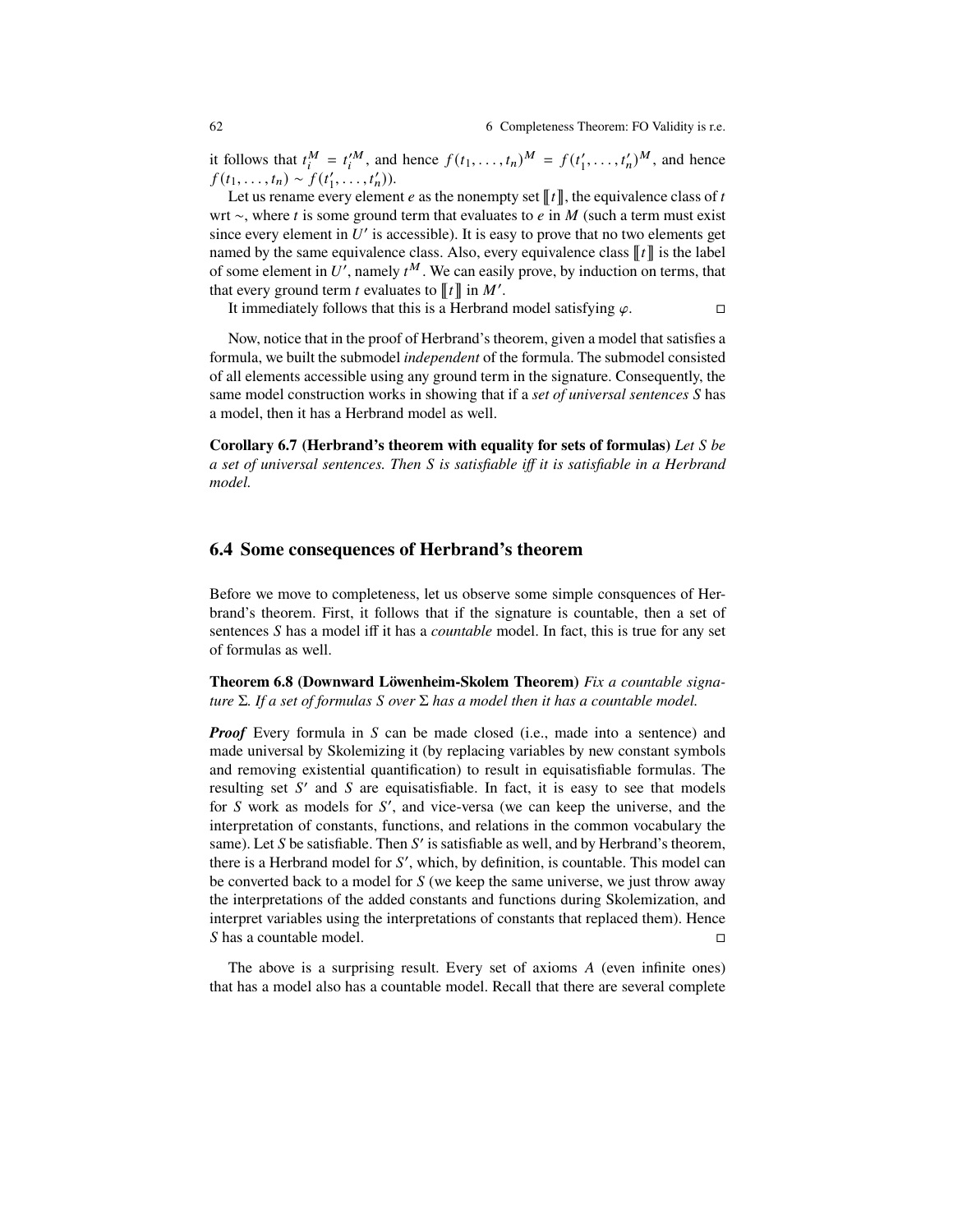axiomatizations of theories where the *intended* models are uncountable. For example, there is an axiomatization of reals with addition and multiplication, i.e., for the theory of  $(\mathbb{R}, 0, 1, +, \cdot)$ . How then do they have a countable model? The only explanation is that even for such theories, there is a countable model that is elementary equivalent (which means it satisfies the same first-order sentences) as the model of reals with addition and multiplication! This is truly bizarre, but true!

There is n generalization of the Downward Löwenheim-Skolem Theorem, called the Löwenheim-Skolem Theorem, which we will not prove in this book, that says that if a formula over a countable signature has a satisfying model that is infinite, then it has models satisfying it of cardinalities  $\kappa$ . In particular, there will always be an uncountable satisfying model. This result is surprising too, as there are complete axiomatizations for certain countable models, like  $(N, 0, 1, +)$ . The result then says that this set of axioms also has uncountable satisfying models! These are often referred to as nonstandard models of arithmetic. Again, the key thing is though such models exist, they agree with the standard model on all *first-order expressible properties*.

The above results can also be seen as saying that first-order logic is not powerful enough to talk about infinite cardinalities. A set of first-order sentences can say that the model has at most k elements, for any particular  $k \in \mathbb{N}$  $(\exists x_1, \ldots, x_k. \forall y \vee_{i \in [1,k]} (y = x_i))$ . However, there is no set of first-order formulae that ensure that the models that satisfy it are countable, or have any particular cardinality. First-order logic also cannot ensure that satisfying models are *finite* this is true since validity of first-order logic over finite models is not in r.e., but validity over arbitrary models is in r.e. (as we shall see soon in this chapter).

# **6.5 Gödel's completeness theorem: FO Validity is recursively enumerable**

Let us fix a countable signature  $\Sigma$ .

An instance of the validity problem is a set (finite or infinite, but recursive) A of axioms, which are FO sentences, and a sentence  $\varphi$ . Our goal is to show that the problem of checking validity of such instances, i.e., checking if  $A \models \varphi$ , is recursively enumerable.

We first negate the formula  $\varphi$ .  $A \models \varphi$  iff  $A \cup \{neg \varphi\}$  is unsatisfiable. Hence our goal is to prove that  $S = A \cup {\neg \varphi}$  is unsatisfiable. We convert each formula in S to prenext rectified normal form. We then Skolemize the sentences in  $S$  to obtain a set X of sentences over an expanded signature  $\Sigma'$  such that S and X are equisatisfiable. Note that  $X$  is itself a recursive set. Our goal is now to show that checking whether  $X$  is unsatisfiable is recursively enumerable.

Since  $X$  has only universal formulas, we know by Herbrand's theorem that to prove  $X$  is unsatisfiable iff  $X$  has no satisfying Herbrand model.

Since the signature is countable, the set of all formulas is countable, and hence either X is finite or countable. Let us fix an enumeration of  $X: \varphi_1, \varphi_2, \ldots$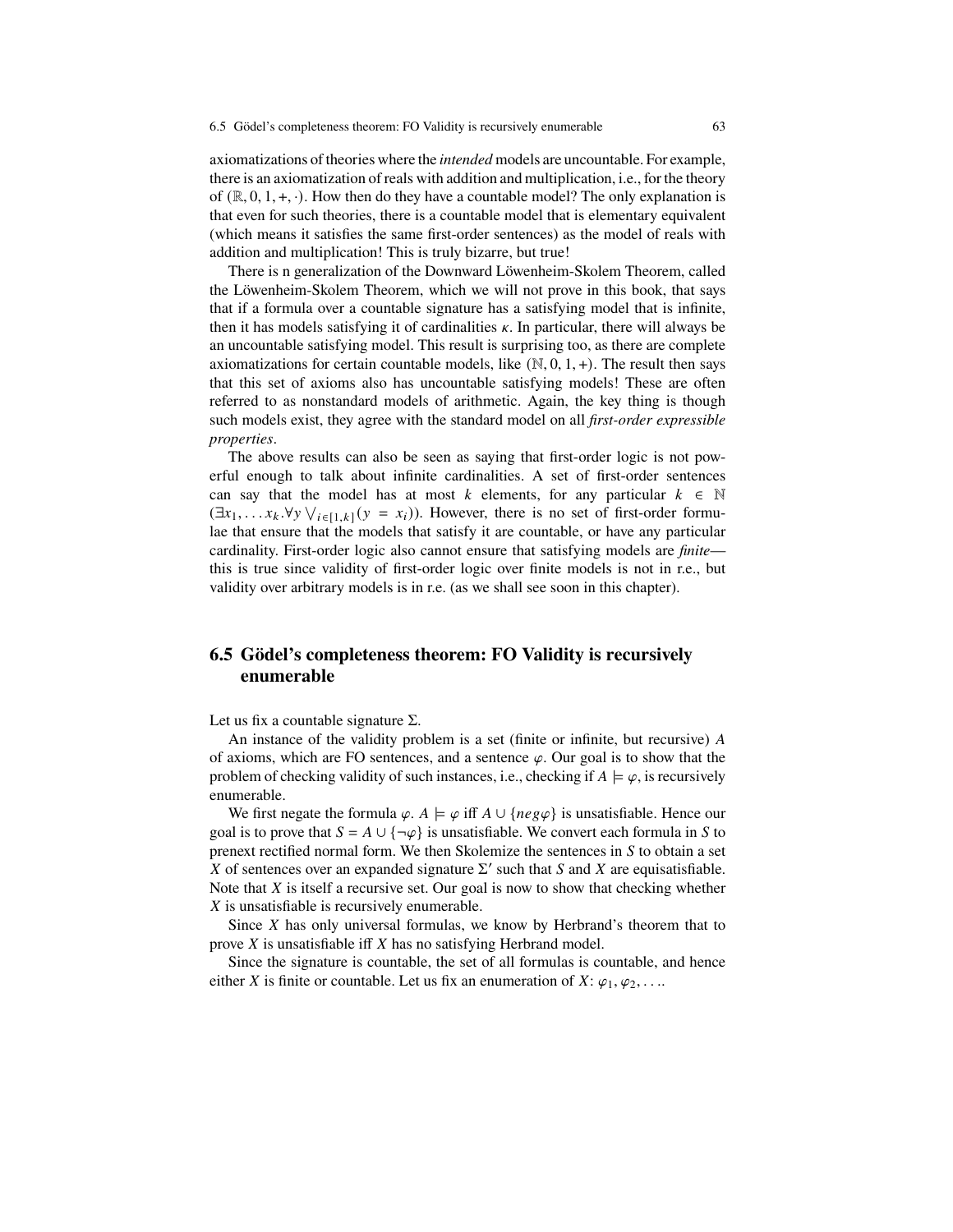Now any universal formula  $\forall \bar{x} \psi$  is true in a Herbrand model iff it is true when the variables  $\bar{x}$  are interpreted to be elements corresponding to all possible *ground terms*, since Herbrand models have only interpretations of ground terms in their universe. Consequently, such a universal formula is true in a Herbrand model iff for every tuple of ground terms  $\overline{t}$ ,  $\psi[\overline{t}/\overline{x}]$  holds in the model.

Consequently, it is easy to see that X is satisfied in a Herbrand model iff  $\{\psi[\bar{t}] / \bar{x} \}$  $\forall \bar{x} \psi \in X, t \in GT(\Sigma)$  is satisfied in the Herbrand model. This leads us to:

**Lemma 6.9 (Term Expansion Lemma)** *A set of universal formulas is satisfiable iff*  $\Gamma^* = \{ \psi[\overline{t} / \overline{x}] \mid \forall \overline{x} \ \psi \in \Gamma, t \in GT(\Sigma) \}$  *is satisfiable.* 

*Proof* If  $\Gamma$  is satisfiable, then clearly  $\Gamma^*$  is satisfied in any model satisfying  $\Gamma$ , and hence is satisfiable as well. Conversely, if  $\Gamma^*$  is satisfiable, then consider a Herbrand model satisfying it (which must exist since the sentences are universal, in fact quantifier-free). Clearly, in this Herbrand model, since all elements are accessible using terms, the formulas in  $\Gamma$  are satisfied as well, and hence  $\Gamma$  is satisfiable.  $\Box$ 

Due to the above lemma, we can now take

$$
X^* = \{ \psi \left[ \overline{t} / \overline{x} \mid \forall \overline{x} \ \psi \in X, t \in GT(\Sigma) \}
$$

and our problem now reduces to showing  $X^*$  is unsatisfiable. Note that formulas in  $X^*$  are quantifier-free. And quantifier-free formulas admit a decidable satisfiability procedure (see previous chapter). However, even if  $A = \emptyset$ ,  $X^*$  can be infinite. Consequently, we cannot subject the  $X^*$  to a satisfiability decision procedure.

We now want to show a *compactness theorem* for such quantifier-free sets of formulas. This will allow us to prove unsatisfiability of  $X^*$  by just looking at finite subsets of it for unsatisfiability. Note that finite subsets of  $X^*$  can be conjuncted and subject to a satisfiability decision procedure, as given in the previous chapter.

#### **Compactness Theorem for quantifier-free grounded formulas**

We want to show the following lemma:

**Lemma 6.10** *Let*  $\Gamma$  *be a set of quantifier-free grounded sentences. Then*  $\Gamma$  *is satisfiable iff every finite subset of*  $\Gamma$  *is satisfiable.* 

*Proof* If  $\Gamma$  is satisfiable, then, of course, every finite subset of  $\Gamma$  is satisfiable. We hence need to show only the converse.

We will use the propositional compactness theorem to prove this lemma. Note that since every sentence is  $\Gamma$  is grounded, each atomic formula is of the form  $t = t'$ or  $R(t_1, \ldots, t_n)$ , where  $t, t', t_1, \ldots, t_n$  are grounded terms.

Let us introduce a set of propositions  $p_a$  for every atomic grounded formula a. We can now form a set  $\Gamma_p$  that contains the propositional abstraction of formulas in  $\Gamma$ , obtained by replacing every atomic formula a in any formula in  $\Gamma$  with the proposition  $p_a$ .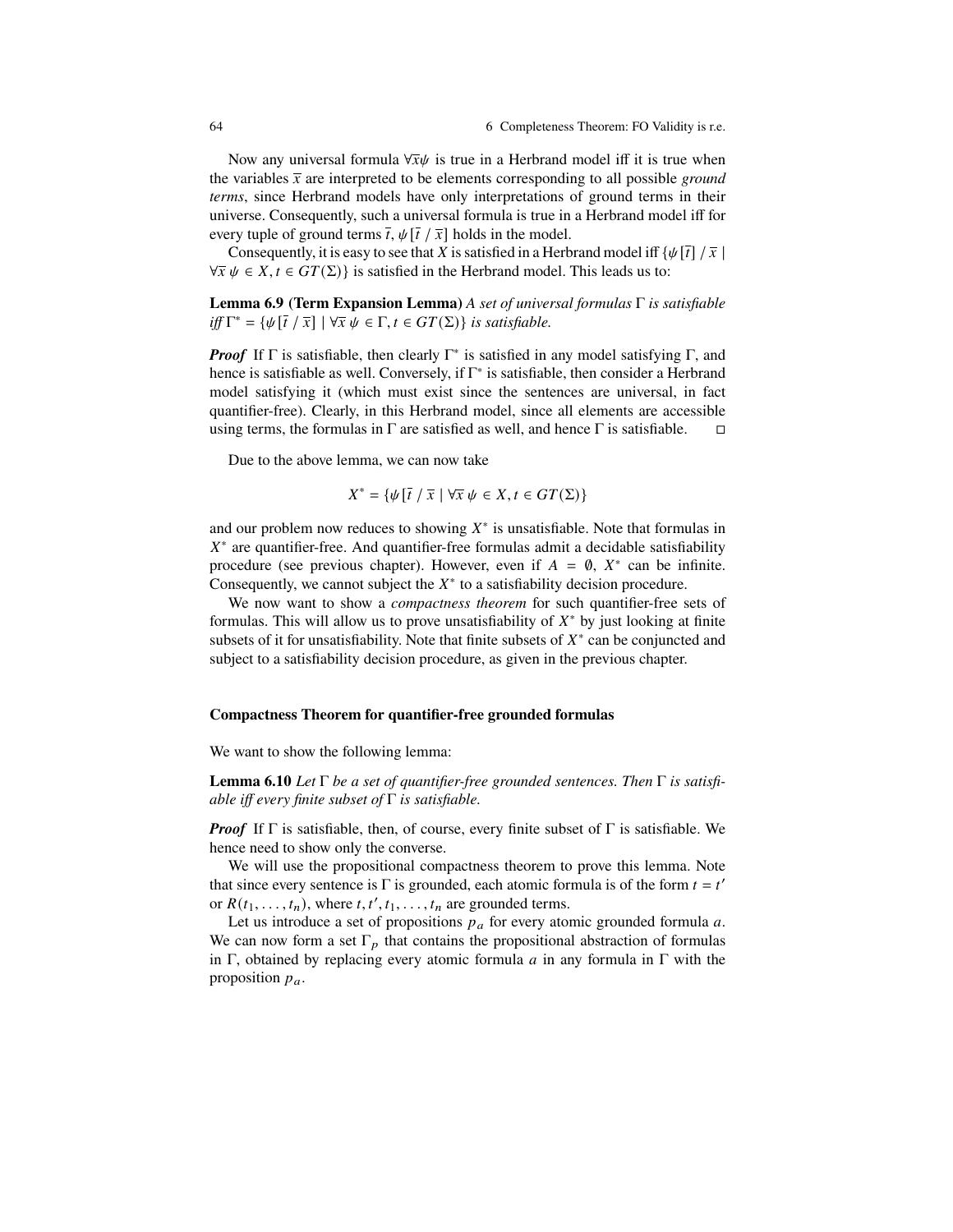Now, of course, an arbitrary satisfying assignment of  $\Gamma_p$  may not correspond to a way of satisfying  $\Gamma$ , since equalities obey a set of properties, namely the *congruence axioms* detailed in the last chapter. Let us now introduce a set of propositional constraints that capture these axioms, called  $\Delta$ .

 $\Delta$  contains the following formulae:

•  $p_{t=t}$  for every  $t \in GT(\Sigma)$ 

•

•

- $p_{t=t'} \Rightarrow p_{t'=t}$ , for every  $t, t' \in GT(\Sigma)$
- $(p_{t_1=t_2} \wedge p_{t_2=t_3}) \Rightarrow p_{t_1=t_3}$ , for every  $t_1, t_2, t_3 \in GT(\Sigma)$

$$
\left(\bigwedge_{i \in [1,n]} p_{t_i = t'_i}\right) \Longrightarrow \left(p_{R(t_1,...,t_n)} \Leftrightarrow p_{R(t'_1,...,t'_n)}\right)
$$

for every relation symbol  $R$  of arity  $n$ .

$$
\left(\bigwedge_{i \in [1,n]} p_{t_i = t'_i}\right) \Rightarrow p_{f(t_1,...,t_n) = f(t'_1,...,t'_n)}
$$

for every function symbol  $f$  of arity  $n$ .

It is now easy to show that  $\Gamma$  is satisfiable iff  $\Gamma_p \cup \Delta$  is satisfiable. (Proof: If  $\Gamma$  is satisfied in a model M, define a valuation that assigns the propositions  $p_a$  to true iff *a* is true in the model, and argue that  $\Gamma_p$  and  $\Delta$  will be satisfied under this valuation. Conversely, if  $\Gamma_n \cup \Delta$  is satisfied by a propositional valuation, it is easy to see that the equality relation defined by the propositional formulas is a functional congruence over ground terms, and hence defines a Herbrand model of equivalence classes of terms. Interpreting each relation according to the propositional valuation will satisfy the formulas in  $\Gamma$ .

Now, using compactness theorem for propositional logic, we know that  $\Gamma_p \cup \Delta$  is satisfiable iff every finite subset of  $\Gamma \cup \Delta$  is satisfiable.

Now let us show the required property. If  $\Gamma$  is unsatisfiable, then  $\Gamma_p \cup \Delta$  is unsatisfiable, and hence there is a finite subset F of  $\Gamma \cup \Delta$  that is satisfiable. Consider  $F' = \Gamma_p \cap F$ , which is finite. Then the set of FO formulas corresponding to F' in  $\Gamma$ , i.e., the set of formulas whose propositional abstractions are in  $F'$ , is unsatisfiable (since  $F' \cup \Delta$  is unsatisfiable). Hence there is a finite subset of  $\Gamma$  that is unsatisfiable. $\Box$ 

### **The Algorithm**

We now continue and finish our recursively enumerable procedure. Recall that we had left off in showing  $X^*$  is unsatisfiable, where  $X^*$  was obtained by replacing each universally quantified sentence with all possible instantiations of ground terms.

Using the above lemma, we know that  $X^*$  is unsatisfiable iff there is some finite subset of  $X^*$  that is unsatisfiable.

We can now build a procedure to find such a finite subset. Recall that for any finite subset of quantifier-free formula, there is a decision procedure (that always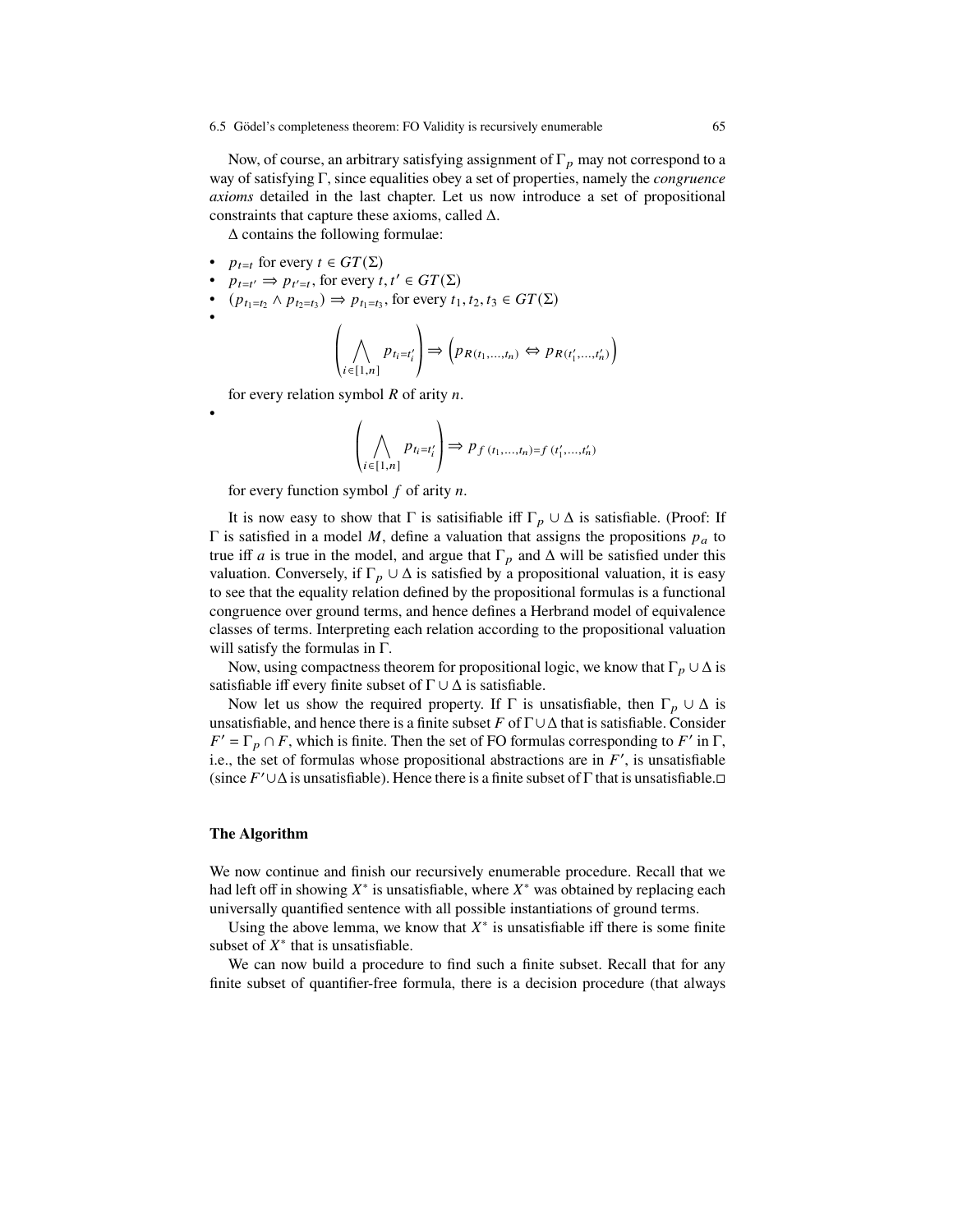halts) whether the set is satisfiable, from the previous chapter. Let's call this decision procedure  $DP-QFE$  (decision procedure for quantifier-free equality).

## **6.5.1 The case of finite sets of formulas**

We first consider the case when the set of axioms is finite, and hence  $X$  is finite. Note that in this case, we can assume the signature is finite too (as the functions/relations not mentioned in the set of formulas clearly do not matter). Note that  $X$  is finite, but  $X^*$  can be, however, infinite.

Let us consider the following increasing sets that cover  $X^*$ . For any  $d \in \mathbb{N}$ , let  $T_d$  denote the ground terms of depth at most d. Formally, these sets are defined recursively as:

- $T_0 = \{c \mid c \text{ is a constant symbol in } \Sigma\}$
- $T_{d+1} = T_d \cup \{ f(t_1,\ldots,t_n) \mid t_1,\ldots,t_n \in T_d, f \text{ is a function symbol of arity } n \}$

Note that  $T_i \subseteq T_j$  for any  $i \leq j$ , and  $\bigcup_{i \in \mathbb{N}} T_i$  is the set of all ground terms. Our procedure is as follows: Given  $X$ , a finite set of universal sentences, we do the following:

- 1. Set  $i := 0$ ;
- 2. Repeat forever: {<br>3.  $R := \{ \psi | \overline{t} / \overline{x} \}$
- 3.  $R := {\psi[\bar{t}/\bar{x}] | \bar{t} \text{ is a tuple of elements in } T_i}.$ <br>4 Check if R is satisfiable by calling *DP-OFF(R*
- Check if  $R$  is satisfiable, by calling  $DP\text{-}OFE(R)$ . If it is not satisfiable, then report X is unsatisfiable and exit (concluding  $A \models \varphi$ ).
- 5. Increment  $i$ ;
- 6. }

The correctness of the algorithm is straightforward to see. If  $A \models \varphi$ , then  $A \cup {\neg \varphi}$ , and hence X would be unsatisfiable. Hence  $X^*$  is unsatisfiable. Hence there is a finite subset of  $F \subseteq X^*$  that is unsatisfiable. Let FT be the set of terms mentioned in F; then  $FT$  is finite. Let i be the maximum depth of the terms in  $FT$ . Then in iteration  $i$ , the algorithm will instantiate  $X$  with all terms of depth  $i$ , and hence the set  $R$  it constructs will be a superset of  $F$ , and hence will be unsatisfiable. Hence the decision procedure call to  $DP-QFE$  will report unsatisfiable, and the algorithm will halt and report  $A \models \varphi$ .

On the other hand, if  $A \not\models \varphi$ , then  $A \cup {\neg \varphi}$ , and hence X would be satisfiable. Hence  $X^*$  is satisfiable. In each iteration, the algorithm constructs  $R$  which is a subset of  $X^*$ , and hence the call to  $DP-QFE$  will report satisfiable in each round. Hence the algorithm will not halt, and will never declare  $A \models \varphi$  holds.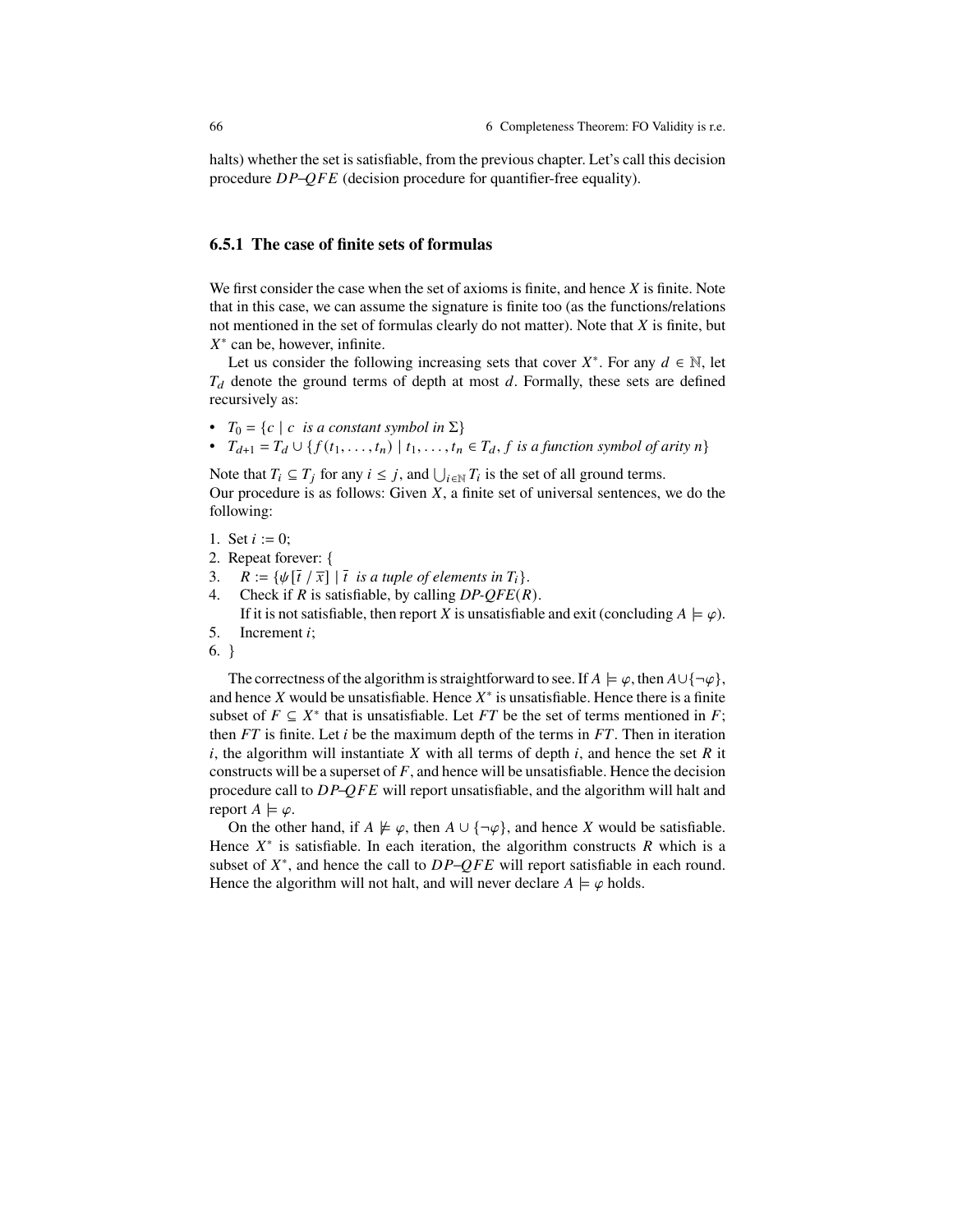## **6.5.2 The case for infinite sets of formulas**

Let us assume the signature is finite. Let us assume we are asked whether  $A \models \varphi$ , where A is infinite, but recursive. Again, we know that  $A \models \varphi$  iff  $A \cup {\neg \varphi}$  is unsatisfiable iff the set  $X$  constructed by converting formulas in the set to universal formulas is unsatisfiable. This set X is unsatisfiable iff  $X^*$  is unsatisfiable. And  $X^*$  is unsatisfiable iff there is a finite subset of  $X^*$  that is unsatisfiable. The key difficulty is to explore larger and larger finite subsets of  $X^*$  systematically such that for every finite subset F of  $X^*$ , we eventually will explore a superset of F. There are two infinities to consider here— the set of formulas in  $X$  is infinite and the set of terms to instantiate the formulas is also infinite. We need to *dovetail* through the two infinities in order to build our procedure.

Let  $En: Y_0, Y_1, Y_2, \ldots$  be an enumeration of certain finite subsets of  $X^*$ . Such an enumeration is said to be *fair* if for every finite subset  $F \subseteq_{fin} X^*$ , there is some  $i \in \mathbb{N}$ such that  $F \subseteq Y_i$ .

There are several ways to achieve a fair enumeration. We give just one example. Consider the enumeration where  $Y_i$  consists of the first i sentences in X enumerated by all possible ground terms of depth  $i$ . Then clearly this is a fair enumeration. Let F be a finite subset of  $X^*$ . Let i be the largest number such that the i'th formula in  $X$ , instantiated in some way, belongs to  $F$ . Let  $\dot{\jmath}$  be the depth of the largest term that was used to instantiate some element in F. Now, let  $k = max(i, j)$ . Then it follows that  $F \subseteq Y_i$ .

For any fair enumeration, we have the following semi-algorithm: Given  $X$ , a recursive but infinite set of universal sentences, we do the following:

- 1. Fix a fair enumeration  $Y_0, Y_1, \ldots$  of  $X^*$
- 2. Set  $i := 0$ ;
- 3. Repeat the following forever:  $\{4, \text{Check if } Y_i \text{ is satisfiable, by } c\}$
- Check if  $Y_i$  is satisfiable, by calling  $DP\text{-}OFE(Y_i)$ .

If it is not satisfiable, then report X is unsatisfiable and exit (concluding  $A \models \varphi$ ). 5. Increment  $i$ ;

6. }

Again, the proof that the above algorithm always halts when  $A \models \varphi$  and reports that it is so, and the proof that when  $A \not\models \varphi$ , the algorithm runs forever, is easy to see.

We can extend the above argument also to *countably infinite signatures* and infinite but recursive set of axioms. In this case, we need to dovetail between several infinities— exploring more symbols in the signature, exploring more axioms involving this expanding signature, and systematic term instantiation involving this expanding signature. Again, any fair enumeration will give an r.e. procedure.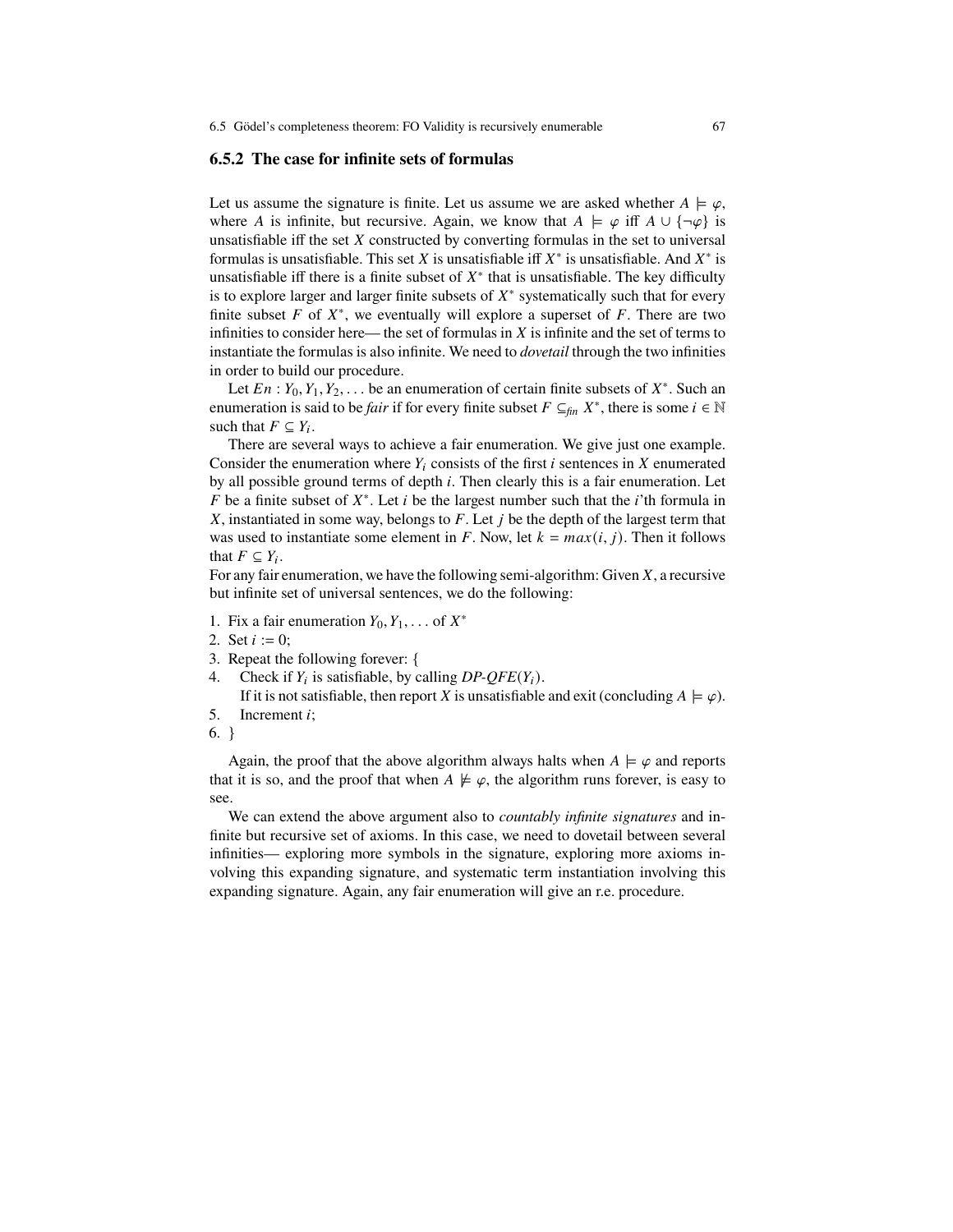68 6 Completeness Theorem: FO Validity is r.e.

## **6.5.3 Completeness Theorem**

We can now phrase our completeness theorem, which follows from the above results.

**Theorem 6.11 (Completeness)** Let  $\Sigma$  be a finite or countable signature. Let A be *a finite set of sentences or an infinite recursive set of sentences over*  $\Sigma$ *, and let*  $\varphi$ *be a sentence over*  $\Sigma$ *. Then the problem of checking whether*  $A \models \varphi$ *, is recursively enumerable.*

Let us now work out an example.

*Example 6.12* Consider the group axioms, where we have a special constant  $e$  for the identity element:

- Associativity:  $\forall x, y, z$ ,  $f(f(x, y), z) = f(x, f(y, z))$
- Identity:  $\forall x. f(x, e) = x \land f(e, x) = x$
- Inverse:  $\forall x \exists y. f(x, y) = e \land f(y, x) = e$

Let us now take the above three sentences as the set of axioms  $A$ . And let us try to prove the following formula, which says the identity is unique, i.e.,

$$
\varphi : \forall e' . \ ((\forall x . (f(x, e') = x \land f(e', x) = x) \Rightarrow (e = e')))
$$

Of course, the above property is true even of monoids, i.e., even when the first two axioms hold. However, let's consider all group axioms for this example.

The first two formulas are already in prenex rectified normal form and universal. Skolemizing the third axiom using a new function  $g$  gives:

$$
\forall x f(x, g(x)) = e \land f(g(x), x) = e
$$

The new function symbol  $g$  intuitively corresponds to a function that provides the inverse of an element. (We don't need to know it is unique in order to ask that such a function exists.)

The formula  $\varphi$  is not in prenex form; bringing it to prenex form gives:

$$
\varphi \equiv \forall e'. \ (\neg(\forall x. (f(x, e') = x \land f(e', x) = x) \lor (e = e'))\n\n\equiv \forall e'. \ ((\exists x. (\neg(f(x, e') = x) \lor \neg(f(e', x) = x)) \lor (e = e'))\n\n\equiv \forall e'. \exists x. (\neg(f(x, e') = x) \lor \neg(f(e', x) = x) \lor (e = e'))
$$

The negation of  $\varphi$  is hence:

$$
\neg \varphi \equiv \exists e'. \ \forall x. (f(x, e') = x \land f(e', x) = x \land \neg(e = e'))
$$

Skolemizing the above, by replacing the quantified variable  $e'$  by a new constant symbol  $c$  gives:

$$
\forall x. (f(x, c) = x \land f(c, x) = x \land \neg(e = c))
$$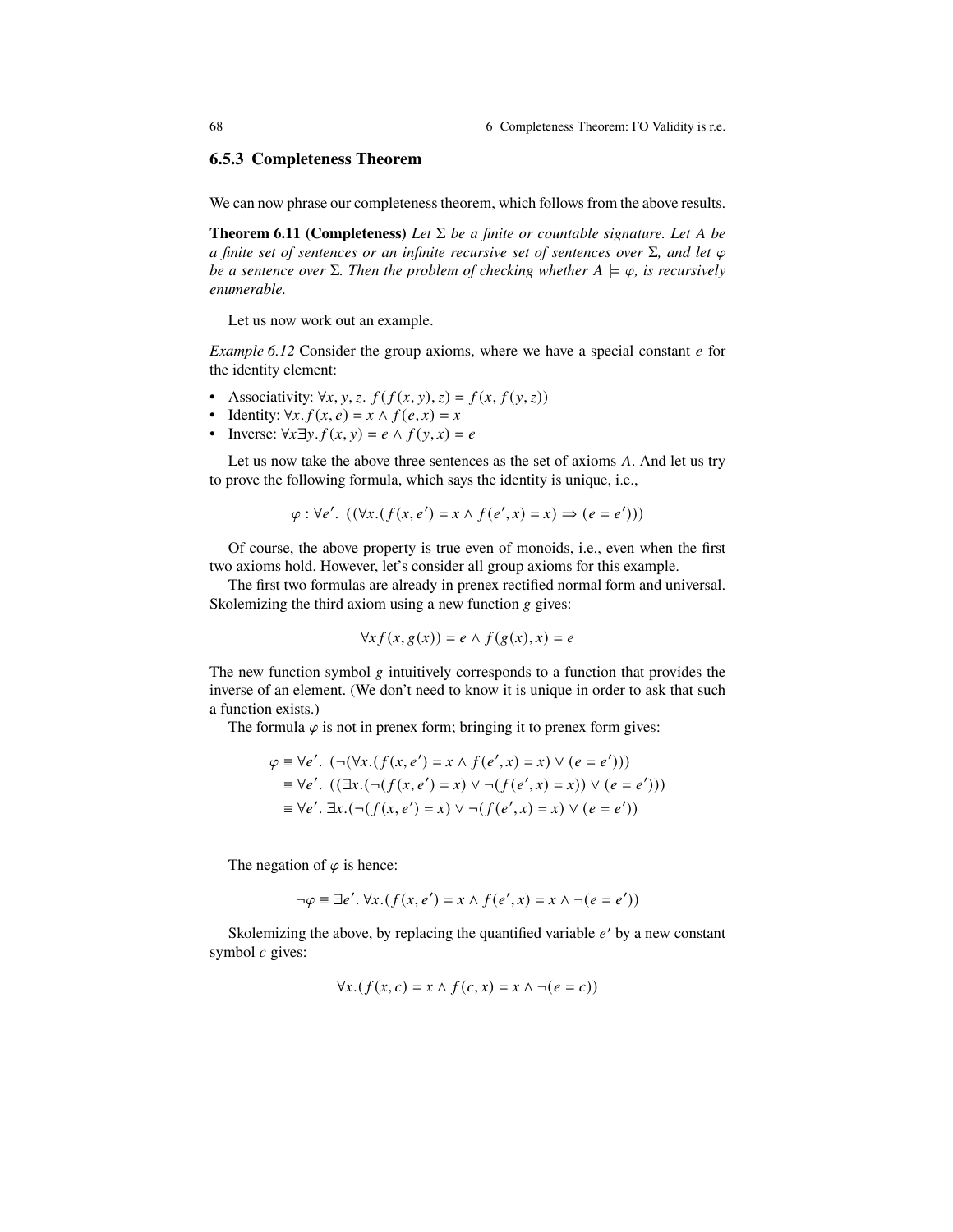#### 6.5 Gödel's completeness theorem: FO Validity is recursively enumerable 69

We now have a set  $X$  containing four universal formulas:

- $\forall x, y, z. f(f(x, y), z) = f(x, f(y, z))$
- $\forall x. f(x, e) = x \land f(e, x) = x$
- $\forall x f(x, g(x)) = e \land f(g(x), x) = e$
- $\forall x. (f(x, c) = x \land f(c, x) = x \land \neg(e = c))$

And our task is to check whether they are simultaneously satisfiable.

Let us instantiate with the depth 0 ground terms, i.e., by constants  $e$  and  $c$ . Then we get the formulae where all quantified variables are replaced by all possible combinations of  $e$  and  $c$ . That's 14 quantifier-free formulas!

Note that this set includes the following formulae:

- The second formula with x replaced by  $c$ :
	- $f(c, e) = c \wedge f(e, c) = c$
- The fourth formula with x replaced by  $e$ :  $(f(e, c) = e \land f(c, e) = e \land \neg(e = c))$

Clearly these two formulas are not satisfiable in any model. If  $f(c, e) = c$  and  $f(c, e) = e$ , then we must have  $c = e$ , which contradicts the conjunction  $\neg(e = c)$ .

Hence when we ask the decision procedure for quantifier-free formulae whether the 14 formulas have a model, it will report unsatisfiable, and the algorithm above would conclude  $A \models \varphi$ .

We invite the reader to in fact generate the above formulae, and give them to an SMT solver, like Z3 or CVC4, in order to check that the quantifier-free formulae are unsatisfiable.

*Example 6.13* We can take the same axioms above, and try to show that the following holds, which says that inverses are unique. Since we have used the function  $g$ , during Skolemization of the axioms, to give us the inverse of elements, let's use the same function  $g$  (for brevity).

$$
\varphi: \forall x, y. (f(x, y) = e \land f(y, x) = e) \Rightarrow (y = g(x))
$$

Negating the above and Skolemizing using two new constant symbols  $c$  and  $d$ gives:

$$
(f(c,d) = e \land f(d,c) = e) \land \neg(d = g(c))
$$

Instantiating the Skolemized axioms and the above formula with depth 0 terms (i.e., by the constants  $e, c$ , and d) gives a large set of quantifier-free formulae, and it turns out that they are already unsatisfiable. We encourage the reader to write these formulae and feed it to an SMT solver to check that this is indeed so. Consequently,  $A \models \varphi$ .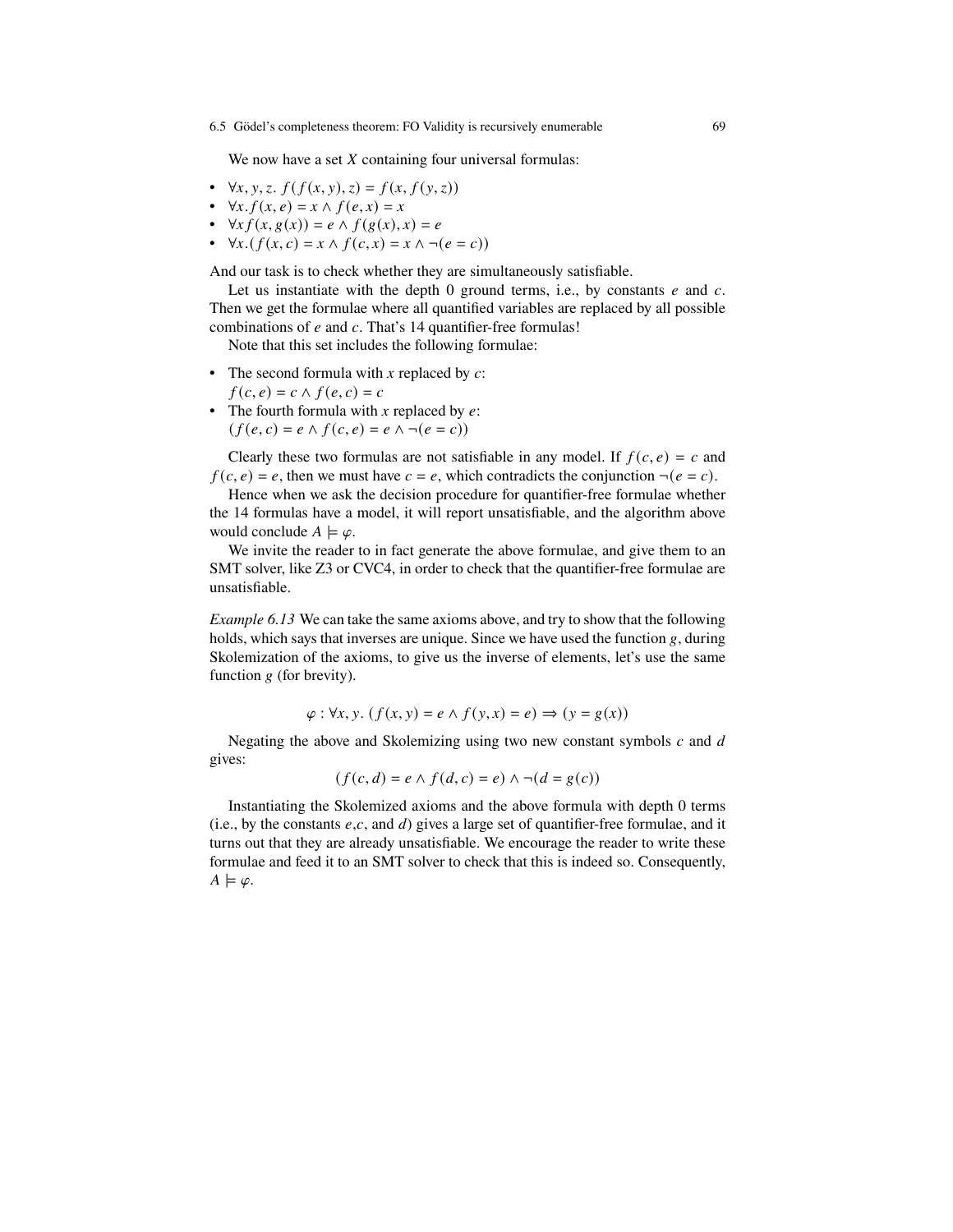## **6.6 Observations and Consequences**

## **Using SMT solvers:**

The above presentation was carefully done so that we get an r.e. procedure that repeatedly calls a solver to check satisfiability of quantifier-free formulae with equality. One can instead also go all the way down to propositional logic satisfiability, and implement the satisfiability of quantifier-free formulae using satisfiability of a propositional encoding of it. This was in fact proposed by Gilmore in 1960! Since SMT solvers already implement satisfiability of quantifier-free formulae with equality, and avoids the blow-up that the propositional encoding entails, we prefer this technique. Furthermore, we will see another application of this term instantiation in a later chapter that allows us to *combine* quantified theories.

#### **The Bernays-Schönfinkel-Ramsey/EPR class**

Let us now consider a signature without any function symbols, and a finite set  $S$  of formulas of the form  $\exists \overline{x} \forall \overline{y} \varphi$ . We are asked to check if S is satisfiable. Skolemizing these formulas could introduce new constants but *no new functions*. Consequently, we end up with a set of universal formulas  $X$  that we need to check for satisfiability. Since there are no function symbols, the only ground terms are the constants, and we can assume that the constants are only those that occur in the formula, without loss of generality. Consequently, the r.e. procedure outlined earlier in this section can stop after the first instantiation of constants! Hence it is a decision procedure (which always halts on all inputs) and decides satisfiability of such formulae. This fragment of FO formulae, namely  $\exists^*\forall^*$  sentences over a signature that has no function symbols, hence admits a decidable satisfiability problem, and is called the *Bernays–Schönfinkel-Ramsey* class or the *eectively propositional reasoning* (EPR) class. Note that for validity, the fragment that is decidable is the  $\forall^* \exists^*$  fragment where the signature has no function symbols. This is one of the few quantified fragments of first-order logic that admits decidable validity.

#### **Decidability when Axioms are Negation Complete**

A set of axioms A is said to be *consistent* (without contradiction) if there is no sentence such that  $A \models \varphi$  and  $A \models \neg \varphi$ , i.e.,  $\varphi, \neg \varphi \in Th(A)$ . Note that a set of axioms  $A$  is consistent iff there is at least one model satisfying the axioms  $A$ .

A set of axioms A is said to be *complete* (or *negation complete*) if for every sentence  $\varphi$ , either  $A \models \varphi$  or  $A \models \neg \varphi$ . In other words, the theory of A,  $Th(A)$ , contains either  $\varphi$  or  $\neg \varphi$ .

For example, the set of axioms of Presburger arithmetic is consistent and complete. The set of axioms of groups is consistent but not complete.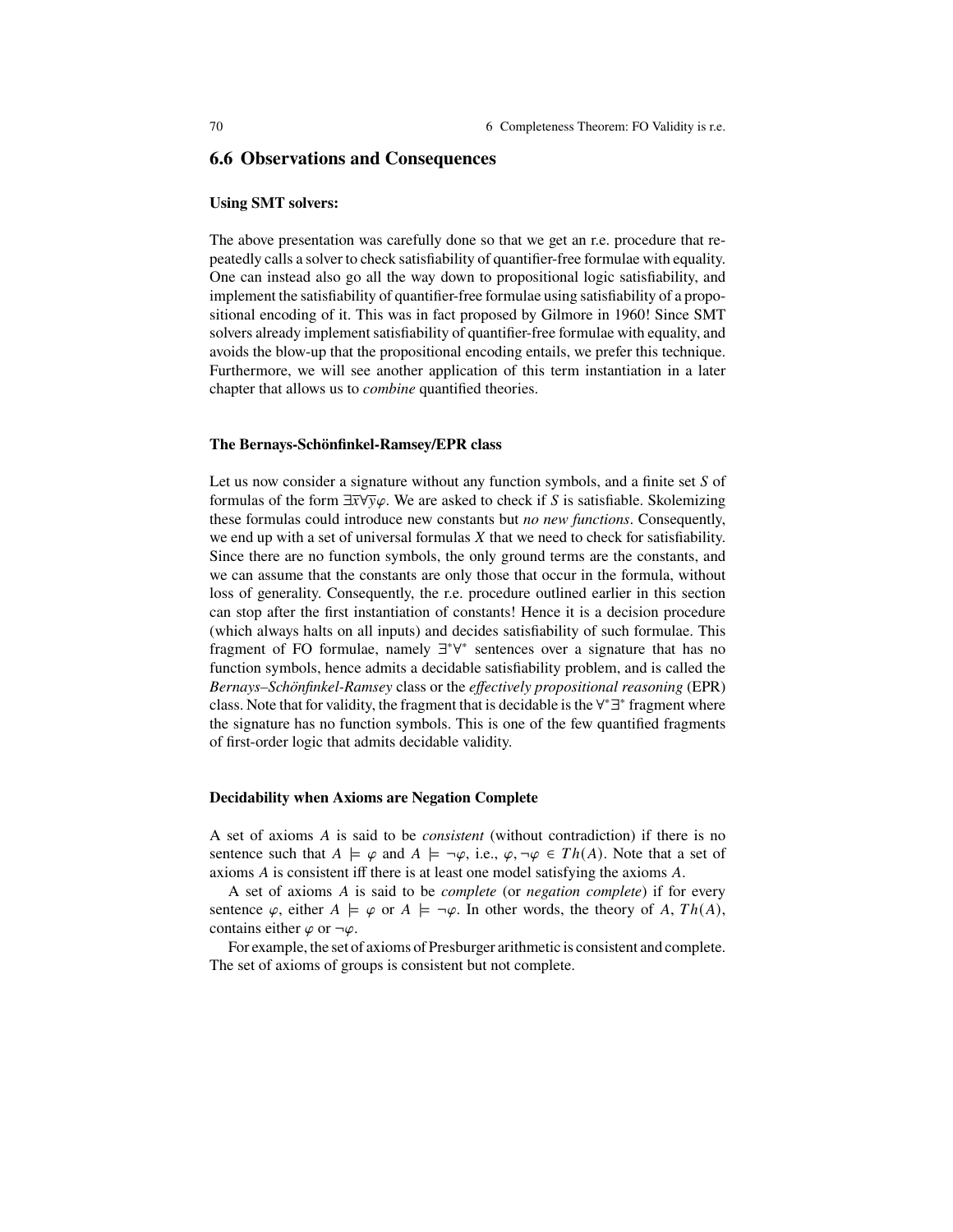A consequence of the results of this section is that the theory any complete and consistent axiomatizations is *decidable*. Given a sentence  $\varphi$ , we can execute two copies of the r.e. procedure defined in this section to check whether  $A \models \varphi$  and whether  $A \models \neg \varphi$ . These two executions must be simulated essentially in parallel for example, running one procedure  $k$  steps and then switching to the other for  $k$ steps, and then switching back, forever, for some fixed k. Since either  $A \models \varphi$  or  $A \models \neg \varphi$ , one of these procedures will terminate, in which we can halt, and report whether  $\varphi$  is in the theory or not.

**Theorem 6.14** *Let be a recursive set of sentences that is complete. Then the theory*  $of A, Th(A)$  *is decidable.* 

The above also means that if the theory of a single structure is *undecidable*, then it is not axiomatizable. We will prove (see next chapter) that the theory of  $(N, 0, 1, +, \times)$ is undecidable. This means that there is *no recursive set of FO axioms A* such that the theory of  $A$  is identical to the theory of this model! This is in fact a version of Gödel's first incompleteness theorem.

#### **Axiomatizability and recursive enumerability**

We proved completeness for any recursive set of axioms. However, it is easy to extend the result even when the axioms are recursively enumerable— the procedure will enumerate axioms and instantiate them systematically.

Consider a class of structures  $C$ . The notions of having a recursively enumerable set of axioms A that characterize the theory (i.e.,  $Th(A) = Th(C \text{ and having } Th(C)$ ) itself being recursively enumerable are synonymous. If a r.e. set of axioms A exists characterizing C, then by the completeness theorem,  $Th(\mathcal{A})$  is r.e. as well. On the other hand, if  $Th(C)$  is r.e., then we can choose as axioms this theory itself.

## **Axiomatic Systems**

The most important consequence of the completeness theorem is that it justifies the axiomatic approach. We are typically interested in logic over a particular single structure, or interested in a class of structures. There are many ways to define such a single structure or a class of structures, even using finite means (for example, we can define them using computable functions— giving functions that decide which strings over an alphabet are the elements of a univers, and providing programs that oeprationally define functions and relations). The axiomatic method, in contrast, asks the class of structures to be defined using properties which are themselves written in FOL. And the completeness theorem gives the guarantee that validity of such a set of axioms is always r.e., which roughly means that every theorem has a proof.